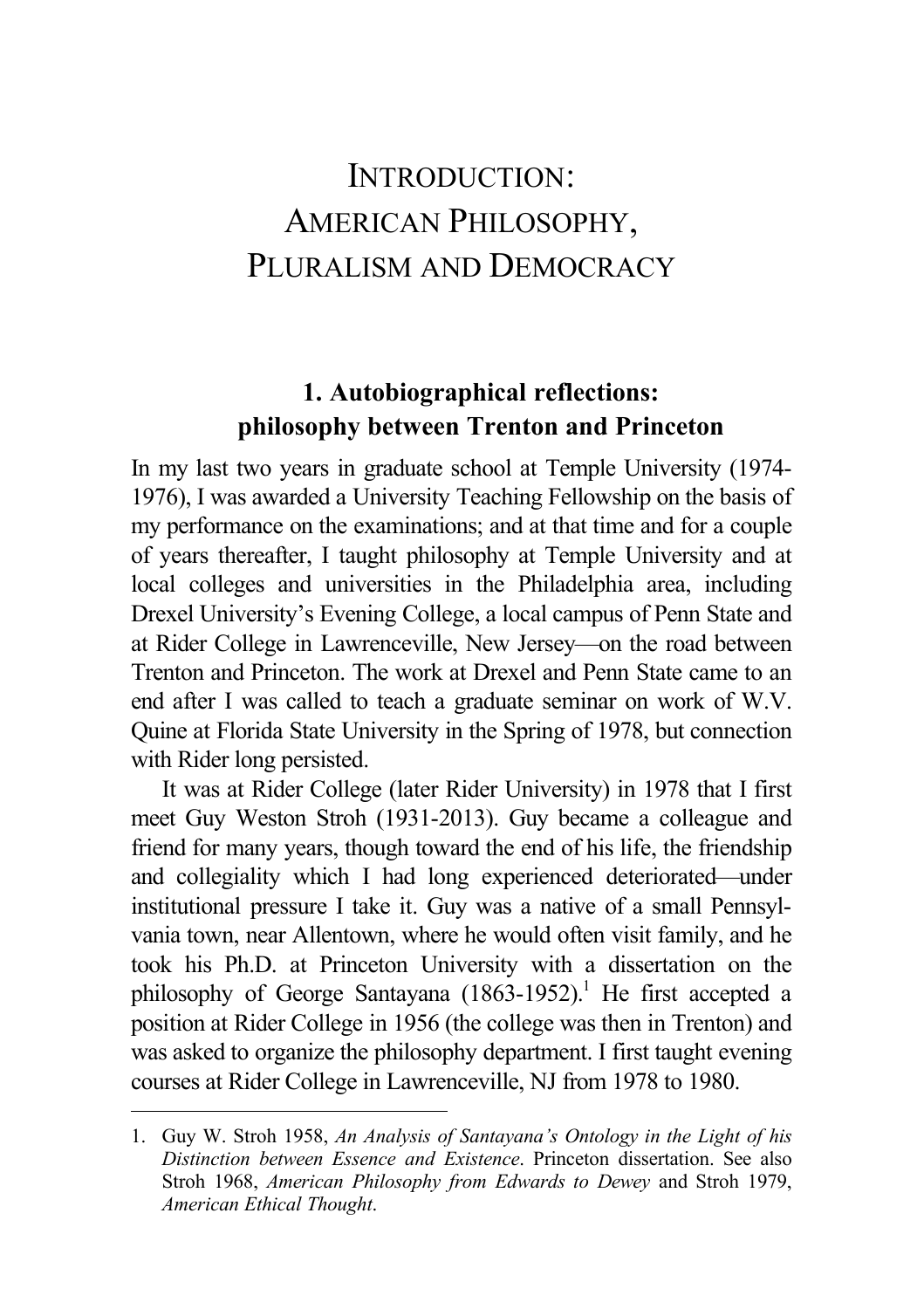Guy Stroh had long been Chair of the philosophy department—an administrative appointment—when I first met him; and as part of this work, he had developed a considerable departmental focus on the history of American philosophy. Guy taught the classic figures of American thought regularly for undergraduate students over a period of more than 40 years. Over that period, he retained a considerable focus on the long philosophical debate between Santayana and John Dewey  $(1859-1952)$ <sup>2</sup> I had been aware of pragmatism and work of C.S. Peirce (1839-1914) in particular, chiefly due to the presence of Philip P. Wiener (1916-1992) and Douglas Greenlee (1935-1979) at Temple University during my graduate years.<sup>3</sup> But my work focused on topics in analytical philosophy: the theory of reference and interpretation plus topics in the philosophy of mind.

I became more interested in the history of American thought after Stroh asked me to teach some related courses. Guy Stroh much enjoyed debating philosophy; and this we often did, over many years, at the department, on frequent outings for lunch and on many a Saturday morning trip to the Princeton University bookstore. I first became interested in the work of John Dewey in relationship to Santayana and Guy's related criticisms of Dewey. For Stroh, Santayana provided a conservative, philosophical counter-position to Deweyan liberalism. As I came to understand the theme, the contrast of Dewey and Santayana arose as a popular, quasi-political, philosophical motif in the late 1940's due in part to the influence of Dewey's most famous student, Sidney Hook (1902-1989), and Hook's personal relationship to Santayana. As a general matter, liberals and reformers eventually need to bring the more conservative thinkers along.

<sup>2.</sup> For an introduction to the Dewey-Santayana debates, see my review article, "The Electronic Dewey," reprinted in Callaway 2008, *Meaning without Analyticity*, pp. 177-182. See also, "Emerson and Santayana on Imagination," pp. 33- 45, below.

<sup>3.</sup> See, e.g. Philip P. Wiener 1949, *Evolution and the Founders of Pragmatism* and Douglas Greenlee 1973, *Peirce's Concept of Signs*. Though I wrote an M.A. thesis under Greenlee, on internal relations (1974) and took a graduate seminar with Wiener on Peirce, neither convinced me of the importance of Peirce for my own work.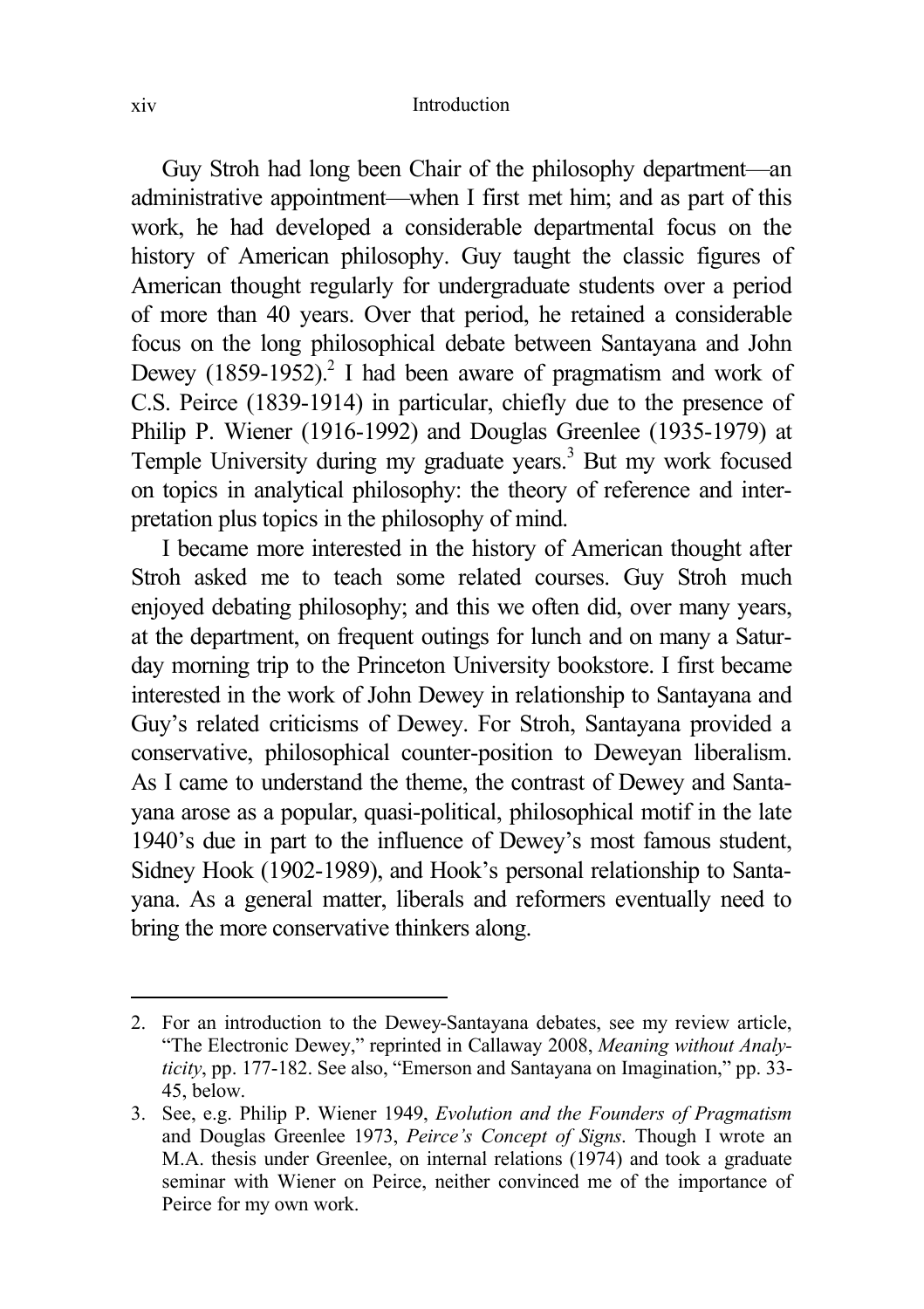I had been turned down early-on for a full-time position at Rider College; and I did not see eye-to-eye with the Dean of Liberal Arts, Dominic Iorio, though Dean Iorio, a graduate of Fordham University, had originally been hired by Stroh as a member of the philosophy department. Iorio seemed to fit Guy's conception of needed American conservatism. He remained Dean until his retirement in 1997. I recall that Iorio, who had published on Nicolas Malebranche and had done research at the Vatican library in Rome,<sup>4</sup> did not take to the emphasis on Franz Brentano (1838-1917), in contrast to the German phenomenologist Edmund Husserl, in my approach to the topic of *intentionality* (roughly, "about-ness;" What does it mean that a mental state or process, a thought, say, be *about* something?) in my Ph.D. dissertation. My interest in Brentano on intentionality was due to his Aristotelian affinity and the work of the influential Brown University philosopher, Roderick Chisholm (1916-1999).<sup>5</sup> Chisholm was an important advocate in the revival of attention to Brentano and his writings. The contrast of Brentano vs. Husserl on intentionality seemed to be the decisive point in my job interview with Iorio on campus. (It was not that he ever read my dissertation.)

The faculty position went to a young woman of Philadelphia Quaker background who had taken her Ph.D. at Bryn Mawr College writing on R.G. Collingwood. $<sup>6</sup>$  My subsequent impression was that the</sup> administration at Rider College was more interested in establishing a connection to Bryn Mawr College than in various philosophical issues, though it would *not* have helped with Dean Iorio that my dissertation also took up W.V. Quine (1908-2000) and his behavioristic criticisms of Brentano's thesis of intentionality. My question in the dissertation (supervised by Monroe Beardsley, 1915-1985) was whether and how

<sup>4.</sup> See e.g., Dominick Iorio 1980, *Nicolas Malebranche, A Dialogue between a Christian Philosopher and a Chinese Philosopher on the Existence of God*.

<sup>5.</sup> See e.g., Roderick Chisholm and Wilfred Sellers 1958, "Intentionality and the Mental." Chisholm also wrote extensively on Brentano.

<sup>6.</sup> See Carol Jean Wallace Nicholson, 1977, *Metaphor and Anthropomorphism in Collingwood's Theory of Absolute Presuppositions*. Bryn Mawr College dissertation. Cf. Bryn Mawr philosopher Michael Krausz ed. 1972, *Critical Essays on the Philosophy of R.G. Collingwood*; Krausz 1982, *Relativism, Cognitive and Moral*.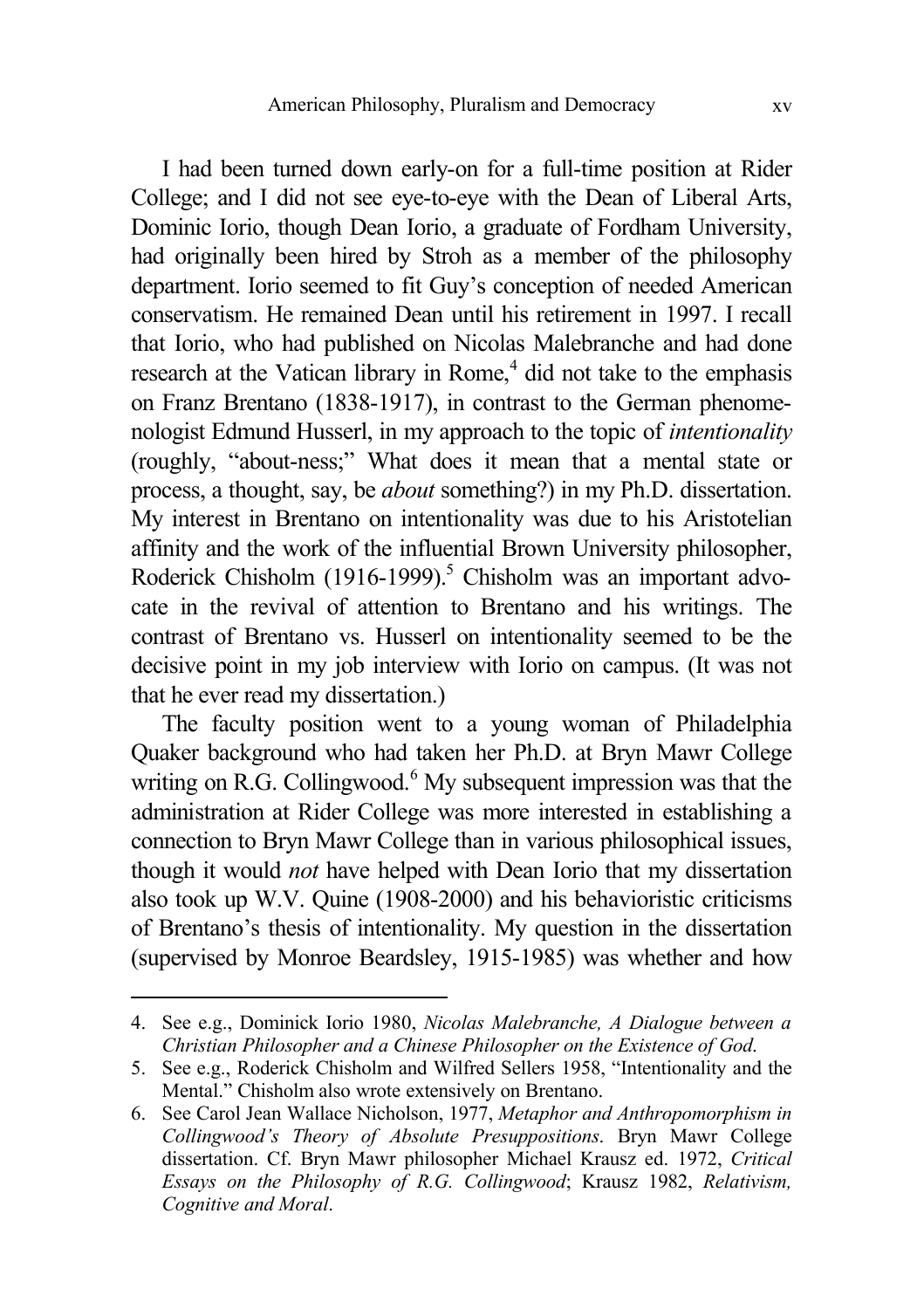the notion of intentionality could be modernized, in view of Quine's philosophy of science. My theme eventually developed in the direction of a critique of Quine's behaviorism in semantics.

Next came a visiting position at Ohio University in Athens, Ohio, as Assistant Professor for a year (1980-1981). This allowed me to teach (along with a great deal of symbolic logic) a course on the philosophy of mind. Some of this focused on Noam Chomsky's hypothesis of an innate language acquisition mechanism. I also led an interdisciplinary faculty discussion group that year devoted to Jerry Fodor's book, *The Language of Thought* (1975). From the perspective of my dissertation, work on the philosophy of language was in the interest of the philosophy of mind. From the perspective of ordinary language and common sense, this is a Wittgensteinian connection—the rejection of private language. In the Summer of 1981, I attended the Summer Institute on Psychology and the Philosophy of Mind, at the University of Washington in Seattle. Shortly thereafter, I went to Africa to teach as a Senior Lecturer at the University of Ibadan in Nigeria (1981-1983). When I had first return from Ohio to the East coast in 1981, I found that my regular part-time teaching opportunities had evaporated entirely. (My standing position at Drexel University had been occupied by a graduate student of one of Beardsley's competitors in the Temple department.) Partly in consequence of that development, when I decided to resign my appointment at Ibadan in December of 1983 (just before the military coupe that overthrew the civilian President Shehu Shagari), I went to work in Europe.

I published a first book in 1993, an historical and critical account of twentieth-century analytical philosophy of language focused on language and meaning. This work is closely related to themes in analytic philosophy from by dissertation.<sup>7</sup> Subsequently, the long and varied discussions and teaching at Rider College developed in the direction of a joint project. I taught again at Rider as a Visiting Professor of Philosophy 1987-1988, before returning to Europe as a Alexander von Humboldt Fellow at the University of Erlangen 1988-1989.

<sup>7.</sup> See H.G. Callaway 1993, *Context for Meaning and Analysis*, *A Critical Study in the Philosophy of Language*.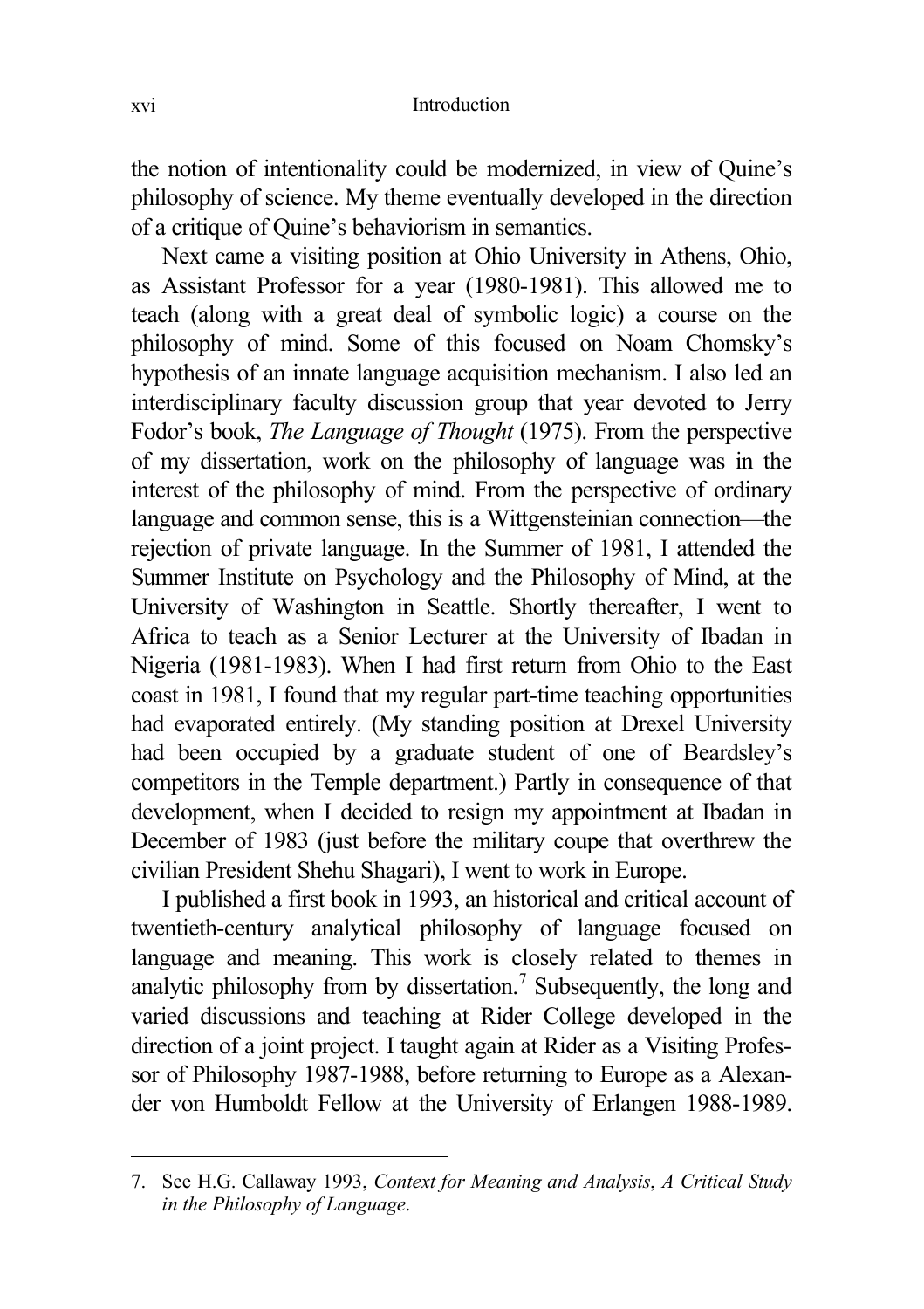After several years of work in the late 1990s, partly via trans-Atlantic correspondence, Guy Stroh and I published a book of historical readings titled, *American Ethics*: *A Source Book from Edwards to Dewey*  (2000). At the time, I was very much interested in Deweyan themes in contrast to Stroh's focus on Santayana and his more contemplative attitude. Working on our book of readings was a good opportunity to survey the history of American ethical and political thought.

Our book, *American Ethics*, divides into six historical periods, starting from the colonial, religious background and culminating with Dewey and the mid-twentieth century. I successfully insisted on various additions to Guy's early plan for the book. For example, we brought in John Witherspoon "Christian Magnanimity;" as a transition to the Enlightenment figures at the end of th first chapter, William Ellery Channing, "The Moral Argument Against Calvinism," as a transition to the American Romantics at the end of the second chapter, added emphasis on Emerson, in the third chapter, plus Frederick Douglass and Walt Whitman. In Chapter Four, I insisted on a selection from William James, *A Pluralistic Universe*, and brought in selections from Alain Locke and Felix Adler in Chapter Five. I would say, in retrospect that Stroh was interested not only in bringing Santayana into contact with Dewey, but also in an *approchement* between American thought and rule utilitarianism; I was more interested in historical continuities and discontinuities in the history of American thought.

At about that time, I also became involved with various scholars of American philosophy, chiefly via internet discussion of Dewey, Peirce and William James. Many of the papers below in this volume were published at that time. The related work also brought me to eventually publish scholarly editions of philosophical texts of some of the chief figures of the various historical periods of our reader, including R.W. Emerson (1803-1882) and William James (1842-1910).<sup>8</sup> Since I was

<sup>8.</sup> See my critical, study editions of Emerson and James: Callaway 2006, *Ralph Waldo Emerson, The Conduct of Life*, *A Philosophical Reading*; Callaway 2008, *Ralph Waldo Emerson, Society and Solitude*; and Callaway 2008, *William James, A Pluralistic Universe*, *A New Philosophical Reading*. In a similar way, Callaway 2011, *A.J. Dallas, An Exposition of the Causes and Character of the War*, addresses the political philosophy and foreign relations of the early republic*.*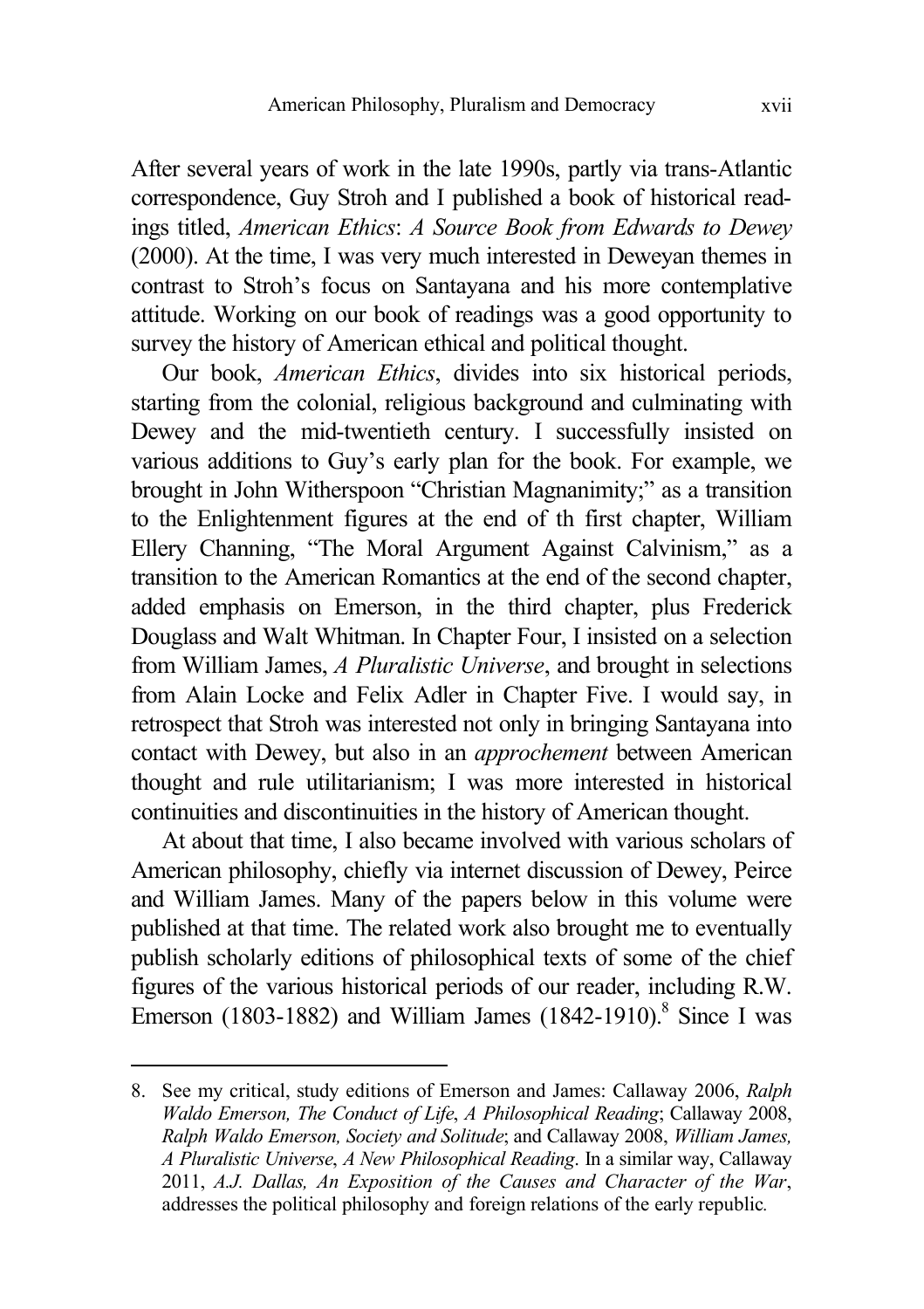intensely involved in the theory of meaning and interpretation, I came to think of my work in the history of American thought as practical and quasi-experimental applications of the theory of interpretation. I could see how the various historical figures, over hundreds of years, were reacting to each other, disputing and complementing ideas and themes in common. Since I was often in Europe, I also came to see frequent misunderstandings and even hostility to traditional American thought. At a fundamental level, I would say, there is some European hostility to the general contours of American civilization, anchored in Europe's ethnic nationalisms, though there is also grudging admiration for the American facility in the integration of immigrants. I do not see that these two strands of European thought often confront each other.

I became more deeply aware of the usefulness of counter-posing Dewey and Santayana. My paper, "Liberalism and the Moral significance of Individualism"<sup>9</sup> dates from this period of intensive study and discussions of Dewey. As it turned out, I was considerably more sympathetic to liberal individualism than was Dewey.<sup>10</sup> In a period of the growing influence of political correctness, this single theme was perhaps sufficient to inhibit the development of lasting professional relationships to many scholars of pragmatism and American philosophy around the country. In spite of that, I did make several lecture tours around American and European universities, often traveling to the U.S. from Europe.

In abstract terms, Dewey is well known to be sympathetic to democratic socialism. But he never settled on institutional forms for his ideal of the "*planning* society." He did hold that development of individuality is consistent with, indeed required by, his political ideals. He favored decentralization of authority, democracy in the workplace, equality in the distribution of wealth, strong civil liberties and representative institutions, $11$  and he was always skeptical of state socialism.

<sup>9.</sup> See below, pp. 185ff.

<sup>10.</sup> Cf. Matthew Festenstein 2014, "Dewey's Political Philosophy," in *The Stanford Encyclopedia of Philosophy*: "…the Idealist and New Liberal assault on individualism is one important element in the intellectual background of Dewey's political philosophy ...."

<sup>11.</sup> Cf. Robert B. Westbrook 1991, *John Dewey and American Democracy*, p. 457.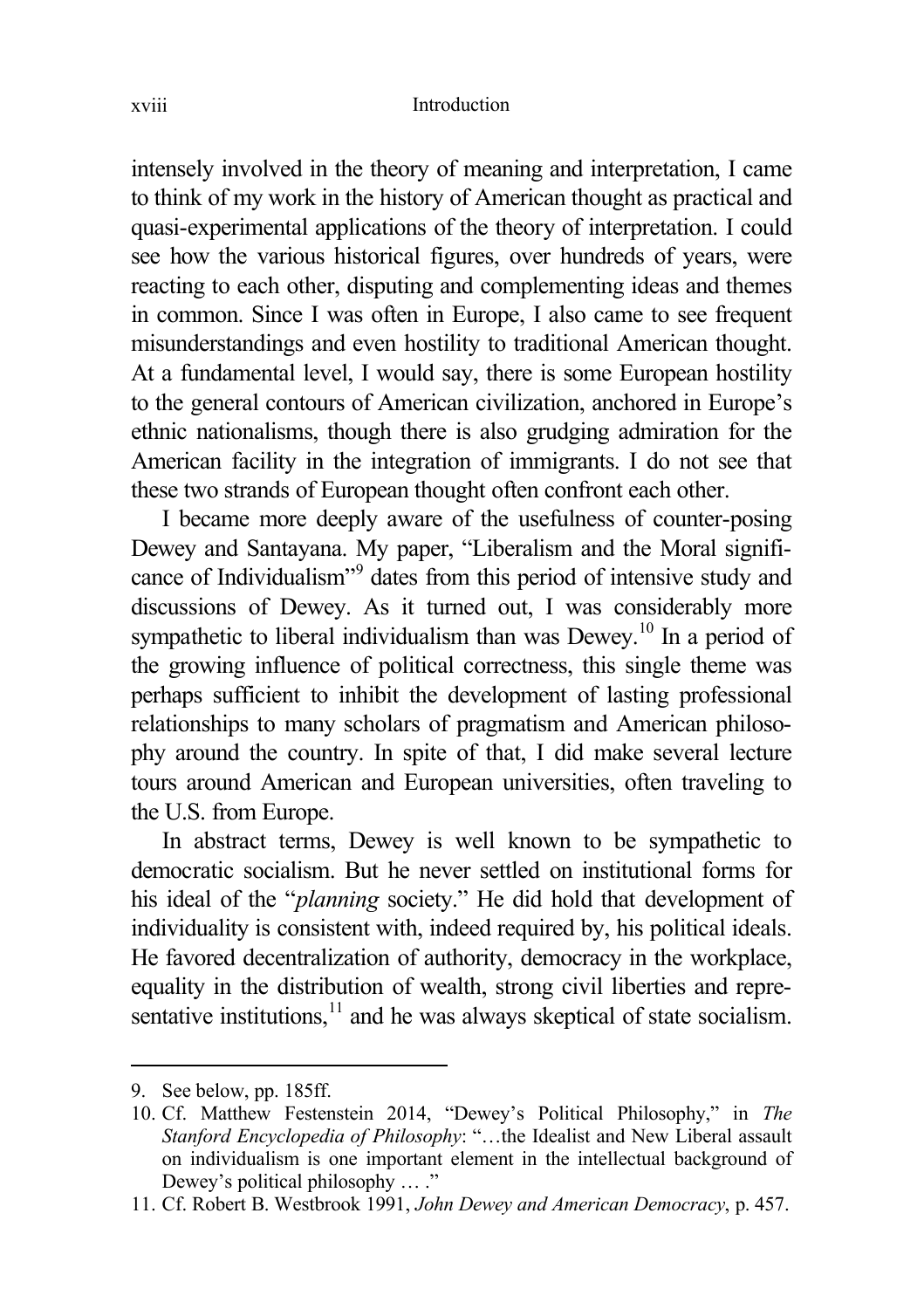Lacking concrete institutional plans for his "new individualism," one would expect greater tolerance for alternatives—a tolerance I found prevalently wanting among academic scholars of American pragmatism.

On the other hand, as I think becomes obvious below, I was skeptical of the prevalent role played by deference to academic, institutional insiders among contemporary scholars of the history of the pragmatist tradition. I was also adverse to their "transactional" style of professional interaction—much akin to trading of favors among insiders. The point reflects back on my subsequent experience of the politics of the Philadelphia area which I now understand as very largely a matter of the domination of political and institutional insiders over career opportunities. This definitely tends toward authoritarian structures from which position, the insiders can *almost* do no wrong. Whatever my success abroad or around the country, it amounted to nothing back home. Insiders are persuaded only by their insider peers. Easy-going tolerance of relativism, I discovered, has long been massively prevalent among institutional gate-keepers.

## **2. The one and the many**

Social-cultural pluralism and liberal individuality are closely related social phenomena—particularly so in American society. The recent, more politically inspired movement of multiculturalism $12$  illustrates the point by contrast. Multiculturalism is basically an anti-liberal doctrine which suppresses individuality in the direction of identity politics; and this suppression of individuality amounts to a very significant move away from the liberal, more personal or one-on-one, *integrative* tradition of American society. What is fundamental in the contrast is the ethnic, racial and religious pluralism of American society—and of any society so largely formed by immigration and integration. What forms of unity we may have must be fashioned out of the pre-existing pluralism. We as a nation, have properly resisted *forced* segregation and placed policy premiums on the side of social integration.

<sup>12.</sup> See "Pragmatic Pluralism and American Democracy," pp. 47-74, below.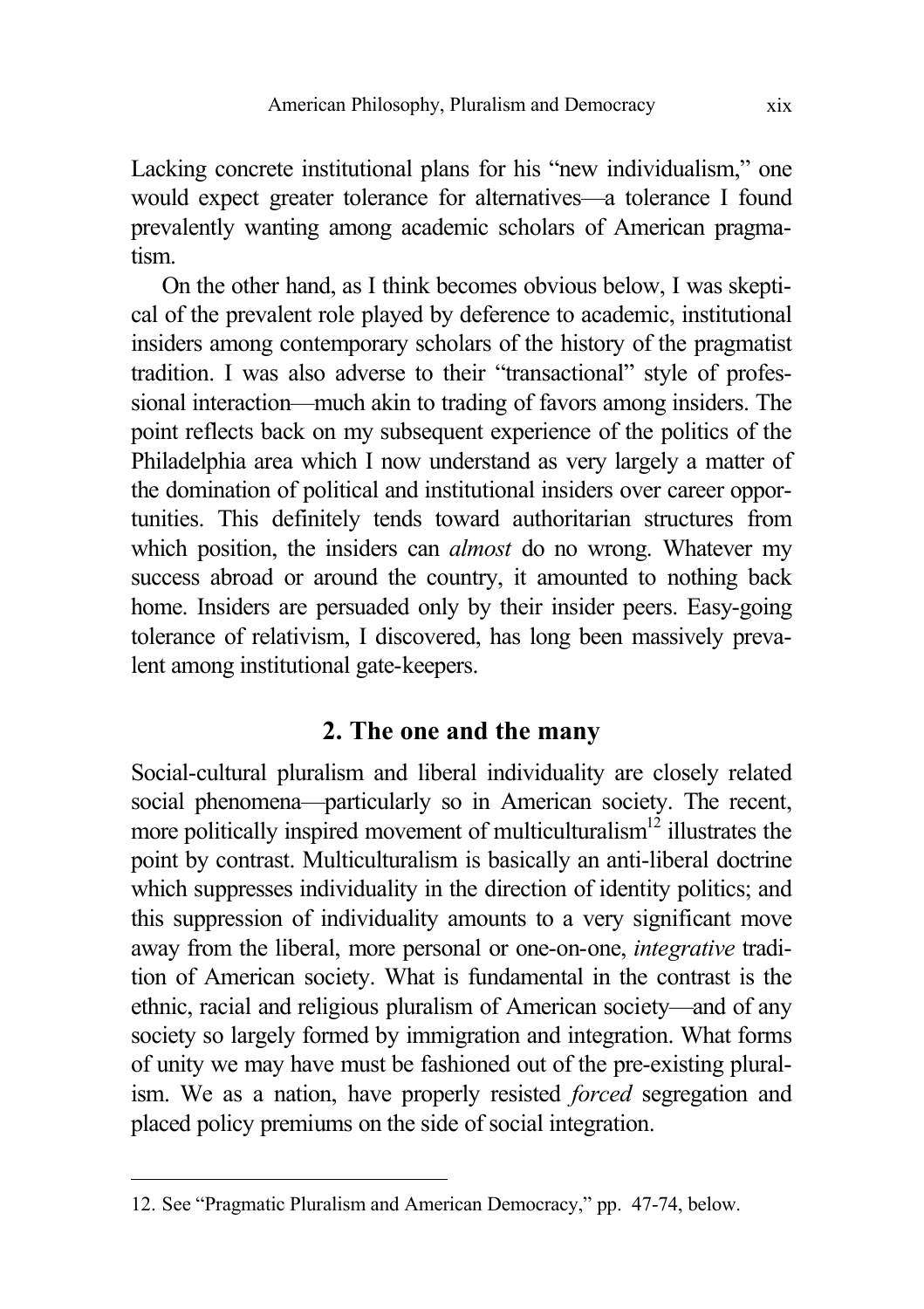#### xx Introduction

If American ethnic and racial diversity is to be integrated socially (and I use the term "diversity" in an all-*inclusive* sense, to include the entire population and all subgroups), then whatever the background or original affiliation of anyone, they must learn to reach across the boundaries of their own background and upbringing and attain to an understanding and appreciation of people with other backgrounds. At the least, there must be a growth of appreciation of the needed (and comparatively thin) commonalities of American life and society. Multiculturalism and identity politics resist this process—tending strongly to reconfigure ethnicities into interest groups practicing varieties of exclusionary identity politics. What is frequently sought is *political coalitions* of otherwise inward-oriented identity groups.

A point that needs to be emphasized, concerning the social process of integration, is that people are changed in the process; they are not only integrated into the larger society, they are also, at the same time, differentiated from their own background reference groups. The process of social integration in a multi-ethnic society is also a process of individuation. In consequence, to reject the typically high levels of individuality in American society is to force people back into the reference groups of origin (or perhaps into a new alternative identity group). Rejecting high levels of individuality is divisive or *dis*-integrative.

It is fundamental in understanding the role of the typically high levels of individuality in the U.S. (and in tendency in any pluralistic society) to emphasize and observe the distinction between pluralism and multiculturalism. Social and cultural pluralism (which contrast with the "interest-group pluralism" of the political scientists) is an indigenous American concept, including a long twentieth-century development.<sup>13</sup> It is better suited to historical American developments and general conditions of American society, while multiculturalism is chiefly a European (and often neo-liberal) import.<sup>14</sup> In spite of that, the

<sup>13.</sup> See my Introduction, "The Meaning of Pluralism," in Callaway 2008, *William James*, *A Pluralistic Universe*, pp. xi-l.

<sup>14.</sup> The original European, multiculturalist, political paradigm is plausibly a leftward oriented U.K. with its four, ethnically defined sub-polities: England, Wales, Scotland and Northern Ireland. Assimilating or passing over American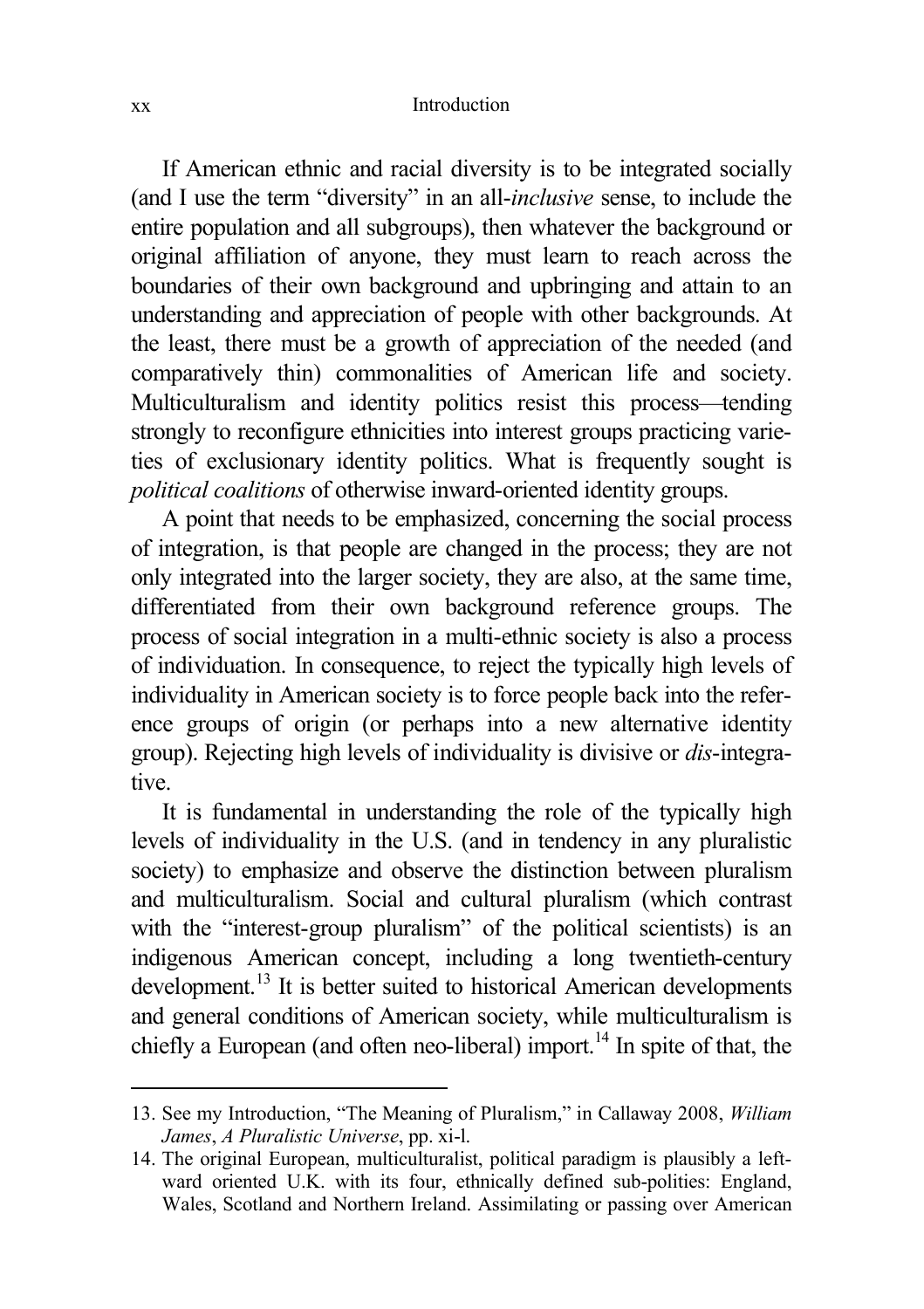two terms are often conflated. Conflating multiculturalism with factual diversity or with the philosophical tradition of cultural pluralism which originated in a critique of the demand for one-sided assimilation—threatens moral re-colonization of American society with European-style ethnic nationalism.<sup>15</sup> We can fairly reject demands for over-all uniformity and one-sided assimilation without falling into the opposite error of general, ethnic-racial balkanization.<sup>16</sup> The comparative rigidities of identity politics set self-interest against traditional integrative practices, weakens the middle-class basis of moderate liberal politics and tends to block the formation of new groups, (crossing traditional boundaries) as needed for reform and the solution of newly recognized problems—such as our growing inequalities over several decades.

### **3. Pragmatism and Putnam's open question**

In a 1995 book, Harvard University philosopher Hilary Putnam (1926- 2016) posed a question concerning pragmatism and the revival of the pragmatic tradition in philosophy: "whether an enlightened society can avoid a corrosive moral skepticism without tumbling back into moral authoritarianism."<sup>17</sup> It is worthwhile to return to Putnam's question and consider what answers may be given at present, some 20 years later. The focus of Putnam's question is an evaluation of the pragmatic tradition in American thought; will the revival of the pragmatic tradition avoid contributing to the twin social pitfalls of "corrosive moral skepticism" and "moral authoritarianism"? The present collection of papers shows an interest and engagement with the pragmatic tradition —partly a matter of interpretation of the history of American thought; but the essays also involve critical perspective. The doubts might be

discussions of cultural pluralism in favor of multiculturalism, the Oxford political scientist Alan Ryan did some disservice to the distinctiveness of American pluralism. See Ryan 1995, *John Dewey and the High Tide of American Liberalism*, pp. 171-173; 193-194.

<sup>15.</sup> Cf. below, p. 128.

<sup>16.</sup> Cf. Arthur Schlesinger 1998, *The Disuniting of America*, *Reflections on a Multicultural Society*.

<sup>17.</sup> Hilary Putnam 1995, *Pragmatism, An Open Question*, p. 2.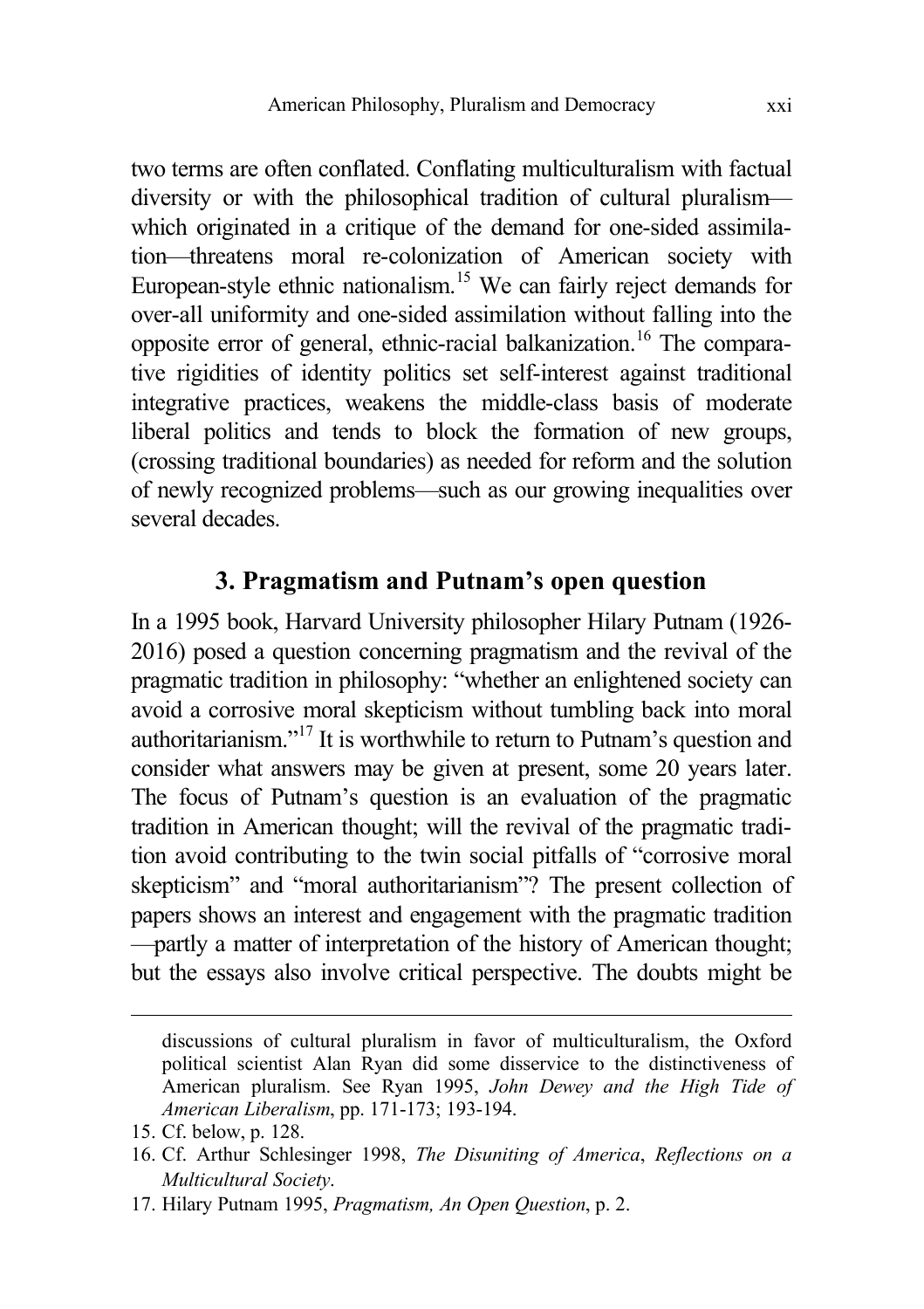justly expressed by the idea that the pragmatic tradition has, too often, fallen into what Susan Haack calls "vulgar pragmatism."<sup>18</sup> This phrase suggests want of principle, as is suggested by much of the ordinary usage of the word "pragmatism," and the connotations are sometimes harsher yet: suggesting a ruthless and Machiavellian search for mercenary, professional or narrow political advantage; the sort of phenomenon which is sometimes characterized as "instrumentalization" of moral engagement and philosophical discourse.

Under the influence of the revival or the prevalent acquiescence of the reviving pragmatic tradition (as partly detailed in this volume), epistemic and moral relativism have sometimes made common cause with moral authoritarianism.<sup>19</sup> There has been an intensive politicalization and polarization of the American academy and American society which threatens to outrun our available, ameliorative political competence. We have seen a growth of divisiveness and growing economic inequalities at home, linked with uncritical acceptance of globalization, multiculturalism and a prevalent rejection of historical American ideals. From the present perspective, ignorance and distortion of American ideals is central in contemporary American moral and political disorientation. A country shorn of the knowledge of its own history is like a person who has lost all memory and who can consequently muster no decided preferences or expectations about the future. The view below is that contemporary pragmatism has too often been shorn of its needed contextual relation to American history and values. Several of the papers in the present volume may recommend themselves to readers by addressing the related questions and problems.

### **4. The appeal of corporatism**

The topic of corporatism is *not* a matter of business corporations alone, though attention to them is featured in some familiar versions and

<sup>18.</sup> See e.g. Susan Haack 1997, "Vulgar Rortyism," where she says that "Rortyism is vulgar pragmatism." Cf. my review of Haack 1998, "Old Pragmatists for New," reprinted in Callaway 2008, *Meaning without Analyticity*, pp. 193-201.

<sup>19.</sup> See my analysis and criticism of contemporary doctrinaire relativism, below, especially, pp. 66-69; 207-210; 233-251.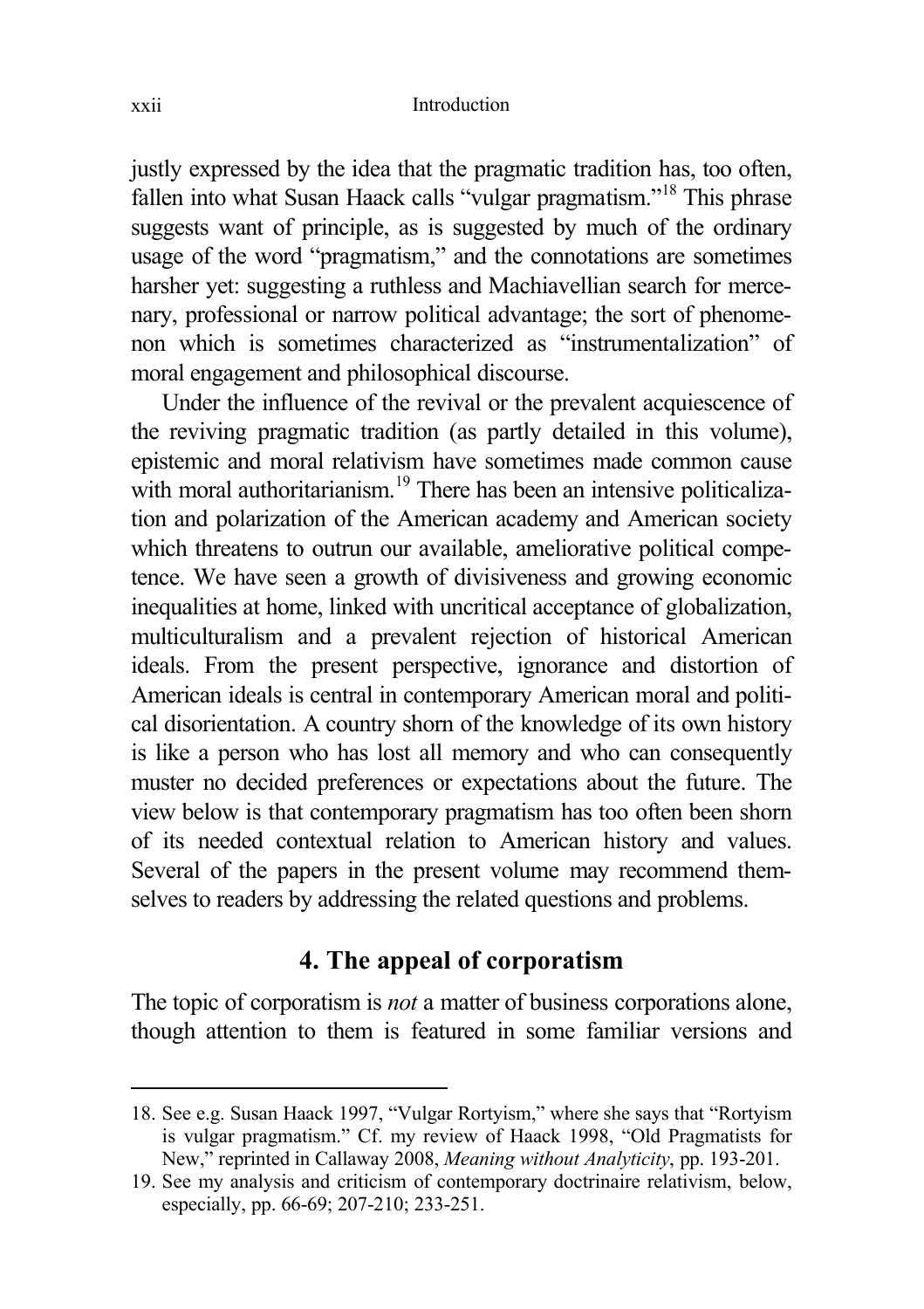variations on the concept. Corporatism includes various systems of political ideas and ideals which originated in the late nineteenth century, such as English guild socialism and French syndicalism<sup>20</sup> and which have had a variety of twentieth-century expressions and developments. The concept is of some interest here partly because of the appeal it exercised during America's progressive era—a formative period of pragmatist and American progressive political thought.<sup>21</sup> The basic idea is "the control of a state or organization by large interest groups."<sup>22</sup> However, this simple definition requires some elaboration. In the first place, the usage of the term "corporatism" covers both (the often questionable and misguided) demand for an ideal organic form of polity *and* analytical-empirical description of the function of some contemporary interest-group democracies. Contemporary democracies are sometimes regarded as more corporatist or more pluralist, depending on their degree of consolidation. Higher levels of national or industry-wide consolidation and consensus politics often earn praise for corporatism or neo-corporatism. State corporatism (exemplified in the fascist state) is coercive and thoroughly top-down in character, while neo-corporatism is conceived to be more consensual and based on freely accepted agreements among representatives of government, labor and business. One may reasonably doubt, however, that the cooperative modes of neo-corporatism are viable in larger and more ethnically diverse countries.

Corporatism, though an approach to utopian political or constitutional design early on.<sup>23</sup> vaguely resembles what is called interestgroup pluralism, neo-pluralism and elite theory, which are competing

<sup>20.</sup> See G.D.H. Cole 1922, "Guild Socialism," in *The Encyclopedia Britannica* (1922): "Guild Socialists for the most part have in mind … the mediaeval principle of *industrial* self-government." Cf. John Dewey 1888, "The Ethics of Democracy," p. 246: "democracy is not in reality what it is in name until it is industrial, as well as civil and political."

<sup>21.</sup> See Maureen A. Flannagan 2007, *America Reformed, Progressives and Progressivism 1890s-1920s*, pp. 272-276 and her references.

<sup>22.</sup> *Compact Oxford English Dictionary* (2008).

<sup>23.</sup> Cf. CÖcile Laborde 2000, *Pluralist Thought and the State in Britain and France, 1900-1925*; Laborde 1996, "Pluralism, Syndicalism and Corporatism: Leon Duguit and the Crisis of the State (1900-1925)."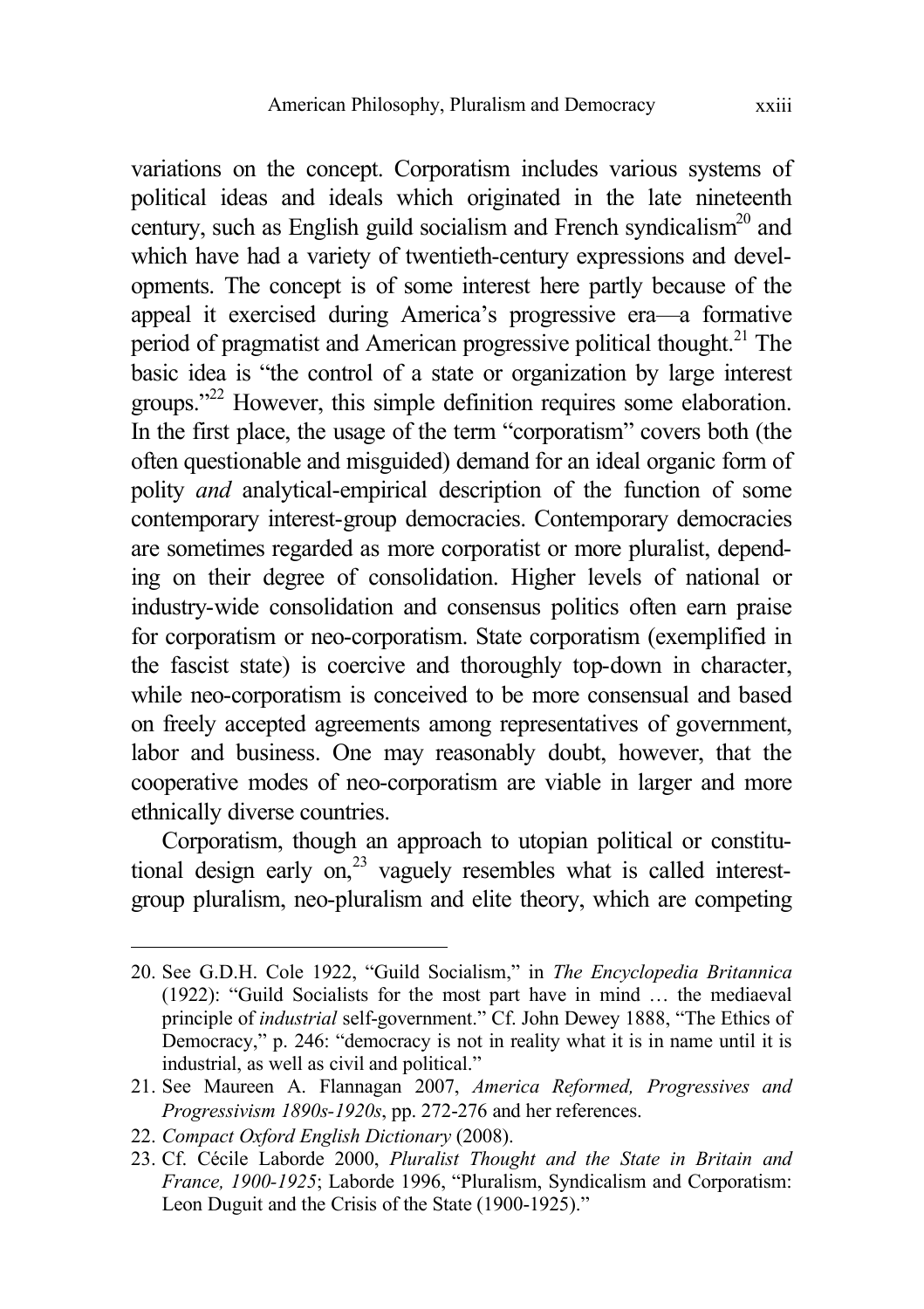empirical accounts of social and political *power* arising in contemporary political science.<sup>24</sup> Corporatism also has a significant affinity to modes of contemporary continental European political thought and practice.<sup>25</sup> Corporatism is "the organization of a society into industrial and professional corporations [sometimes "guilds"] serving as organs of political representation and exercising some control over persons and activities within their jurisdiction."<sup>26</sup> Interest group representation in centralized, or industry-wide collective bargaining among employers and organized labor is regarded as supplementing political representation by party government in contemporary European neo-corporatism.

Although a chief aim and ideal of varieties of corporatism has been to supply individuals with supportive, intermediate social and economic affiliations, seeking in this way to avoid atomization of individuals in the overly powerful, centralized state, the implications of conceiving corporative units as a matter of binding *jurisdictions*, is a crucial turn of thought. Larger-scale and systematic social-political organization focusing on particularities of common economic interests (or ethnicity for instance) tends toward excessive rigidity, approximating to the classical republican concept of destructive political factions, and may well *inhibit* needed flexibility of the electorate including political reconstruction, reconfigurations and re-ordering of available social and political elements in support of reform.

Political scientist Philippe Schmitter famously proposed the following, still more elaborate and often quoted definition. Corporatism is, he wrote:

… a system of interest representation in which the constituent units are organized into a limited number of singular, compulsory, noncompetitive, hierarchically ordered, and functionally differentiated categories, recognized or licensed (if not created) by the state and granted a deliberate representational monopoly within their respec-

<sup>24.</sup> See e.g., Robert A. Dahl 1957, "The Concept of Power;" "A has power over B," says Dahl, "to the extent that he can get B to do something B would not otherwise do;" see pp. 202-203.

<sup>25.</sup> The practice of regularly negotiating pacts or agreements between major social groups such as business and labor is sometimes called *neo-corporatism*. See, e.g., Gerhard Lehmbruch 1977, "Liberal Corporatism and Party Government."

<sup>26.</sup> *Merriam-Webster's Collegiate Dictionary*, 11th edition.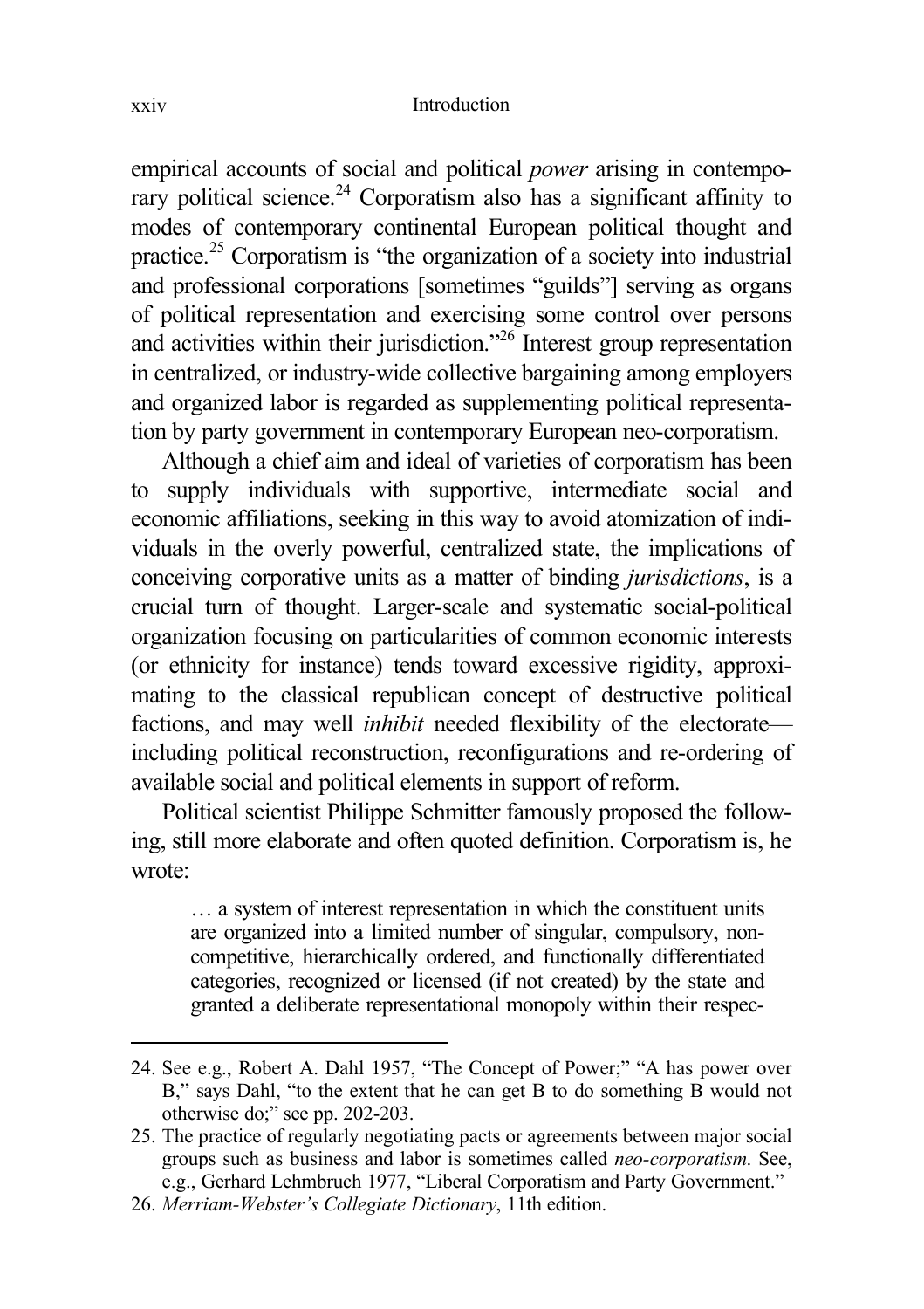tive categories in exchange for observing certain controls on their selection of leaders and articulation of demands and supports.<sup>27</sup>

The obvious contrast to such a function-based system of interest representation is the geographic districts and units of conventional representative democracies such as congressional districts or the state-wise representation in the U.S. Senate. One naturally asks about the comparative advantages of the proposed alternative; and the defenders' answer is that representation via functional groups allows for higher levels of coordination within the groups and the suppression or exclusion of their otherwise (internal) destructive forms of competition. What is not often emphasized, however, is that this may also imply suppression of *fruitful* completion among social, institutional and political configurations.

The corporatist intermediaries between individual and state, such as labor unions and professional organizations, are supposed to offer better support and greater opportunity to individuals than do the family, local communities, self-organizing small business, religious organizations, or other groups of civil society; but the corporatist ideal also competes with broadly held contemporary conceptions of the independence of civil society. For example, consider the phenomenon of revolving-door employment between governmental agencies of economic regulation and the very firms or organizations they are charged with regulating. The suspicion frequently arises that insider access and information travels all too easily back and forth so that a properly adversarial relation is lost. The public good of regulation may be compromised by direct interest-group representation in the agencies of regulation. Again, according to political scientist Francis Fukuyama, "public sector unions have themselves become part of an elite that uses the political system to protect its own self-interests;" and "they are an integral part of the contemporary Democratic party's political base, making most Democratic politicians loath to challenge them;" the result, as Fukuyama has it, is "a marked decline in the quality of American public administration," since the 1970's, that is, "political

<sup>27.</sup> Philippe Schmitter 1974, "Still the Century of Corporatism?" pp. 93-94.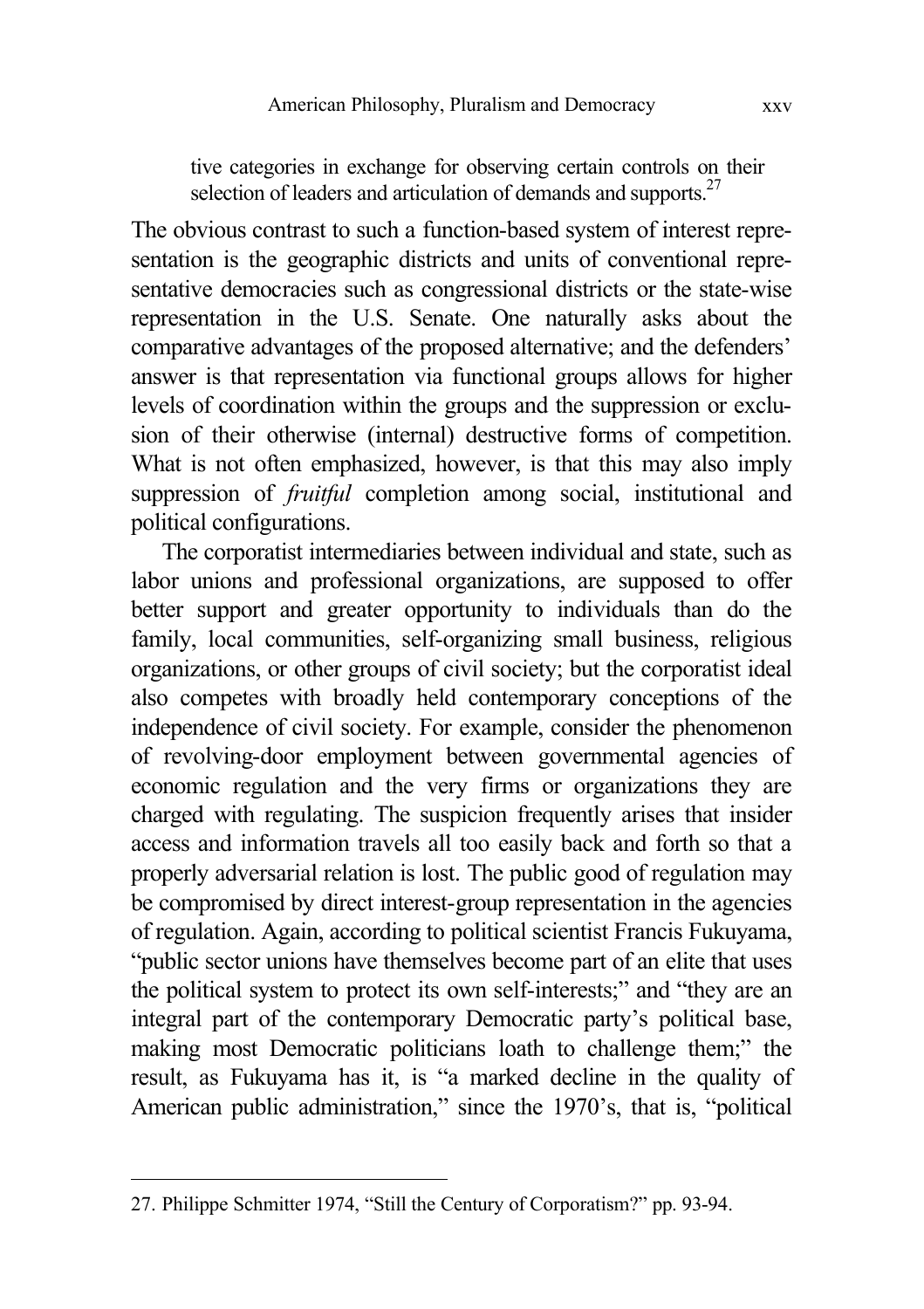decay."<sup>28</sup> At the same time, while insider representation of intensive special interests has grown, geographic representation is seriously compromised by the prevalent practice of gerrymandering to create single-party districts. This tends to suppress broader debate, mutual consultation and contests of interests and ideas within geographic communities and electoral districts. But something more basic than gerrymandering of congressional and legislative districts is clearly involved, since a similar division of "red states" and "blue states" has arisen, though no re-districting is involved. Reflection on this development points in the direction of the political mobilization and overrepresentation of intensive special interests in particular localities.

What we might focus on in Schmitter's definition, is the idea that, in contrast with the conception of independent civil society, the guildlike or corporatist units are "granted a representational monopoly within their respective categories." In accordance with this conception. for example, the American Bar Association, since provided with monopoly power to license or deny the practice of law to individuals, constitutes a state-sponsored corporatist institution. The same is true of labor unions in particular branches of industry, insofar as the workers in a given branch can be compelled to join closed (union) shops. We may ask, more generally, then, whether there is sufficient grounds for the idea that individuals and their interests will be *better* represented to the extent that the government delegates its powers of compulsion, generally, to similar organizations and thus becomes to that degree a corporatist state. Far beyond that idea lies the further prospect of eliminating or diminishing the power of customary districts and geographic units of representation.<sup>29</sup> Though doing away with competitive state and local elections has never had much appeal in American society, the growing influence of intensive special interests raises important questions about where policy decisions are actually being made and about undue influence of favored constituencies, institutions and moneyed interests. We have to ask how and why people tend to be

<sup>28.</sup> Francis Fukuyama 2014, *Political Order and Political Decay*, pp. 163-164. See also, the crucial political turn in Fukuyama 2006, *After the Neocons*.

<sup>29.</sup> Compare the analysis in James Q. Whitman 1991, "Of Corporatism, Fascism and the First New Deal," pp. 752-753.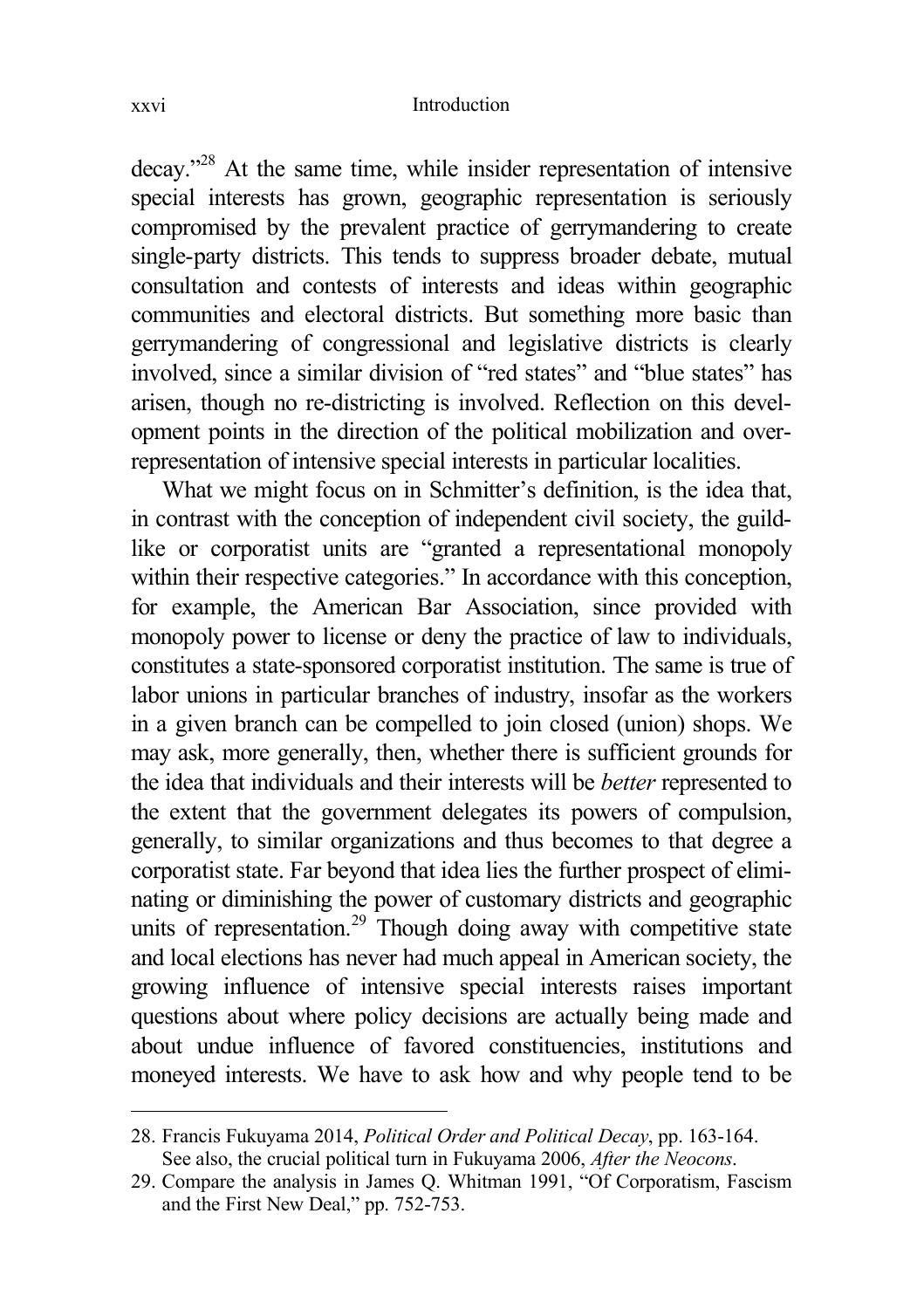sorting themselves out in accordance with political affiliations or interests.

Direct appeal to corporatist ideals is much diminished in contemporary western liberal-democracies, in comparison to its theoretical and practical appeal in the early twentieth century—in reaction against the excesses of the Gilded Age. The corporatist ideal, especially on larger scales, is open to deep, stinging criticism by reference to fundamental political rights including freedom of association and freedom of speech. $30$  However, contemporary social and political problems, including the competitive pressures of globalization, and the prospect of a "race to the bottom" for wages and working conditions, are still capable of evoking the appeal of "organic" social unity and functional interdependence as an antidote.

John Dewey, in his early, idealist phase strongly advocated the organic conception of society: "men are not isolated non-social atoms," he wrote, "but are men only when in intrinsic relations to men."<sup>31</sup> We may seriously doubt, however, that the organic ideal is a positive development for the general run of liberal-democratic societies. As generally understood, it seems an expression of political ideals more plausible in smaller or more homogeneous societies. Consider, in contrast, the American founders, men such as Thomas Jefferson, James Madison and John Adams aiming for republican forms on a large scale.

<sup>30.</sup> Cf. Dewey 1888, p. 245: "The democratic ideal includes liberty, because democracy without initiation from within, without an ideal chosen from within and freely followed from within, is nothing."

<sup>31.</sup> Dewey 1888, p. 231; Cf. e.g., Richard Bernstein 2013, "Hegel and Pragmatism," p. 107, on the appeal of Hegel to pragmatists thinkers and Dewey in particular. "Dewey," say Bernstein, "naturalized Hegel." But this is perhaps a more radicalizing interpretation; Cf. Sidney Hook 1976, "Introduction" to Dewey, *Middle Works*, Vol. 2, pp. xix-xx: Dewey's "trenchant criticism of both capitalism and, later, socialism as operating systems was inspired by his conviction that they failed to provide sufficient opportunities for ordinary persons, … , to develop themselves. He had the same faith as the poet, Gray, that among the multitudes was many a "mute and inglorious Milton" whose inability to create and enjoy the works of the spirit was due more to lack of opportunity than to the absence of genetic potential. This Jeffersonian faith in experience and the common man pervades everything he wrote in educational and social philosophy."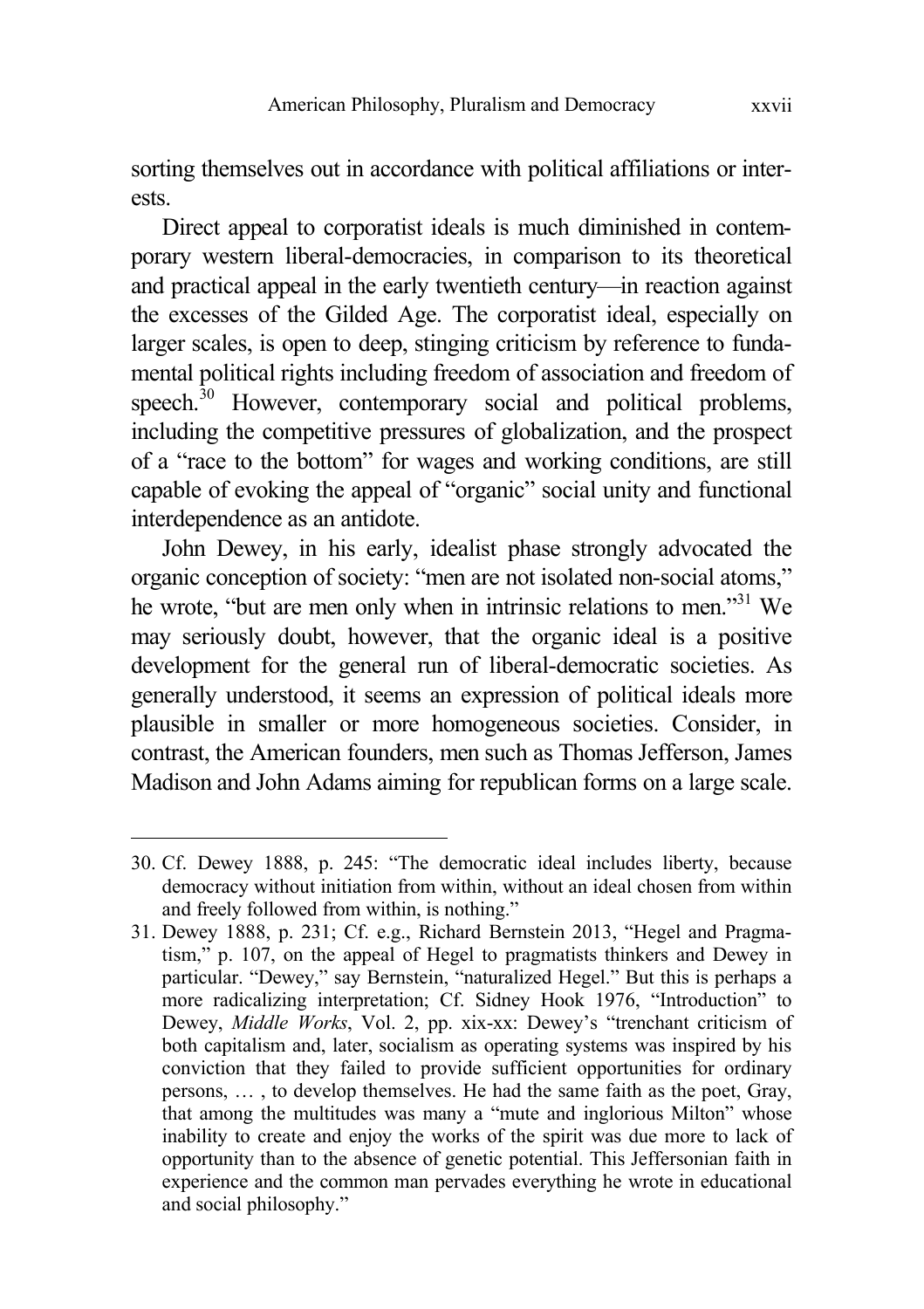At times they cooperated and at other times they were political adversaries. The founded, surely, a non-corporatist state. But there is no significant sense in which they were not "in intrinsic relation to men." The phrase seems to hide more than it reveals concerning the differing conceptions and various practices of human sociality.

Contemporary neo-corporatist practices of national or industrywide extra-legislative interest *mediation* seem to work better in smaller and more homogeneous European countries, say,  $32$  than they do in (E.U.) Europe-as–a-whole or in larger or less homogenous countries. This point alone suggests that corporatist organization of interest groups lacking plausible means for the mediation of highly focused interests represents a formula for destructive factionalism. Organic conceptions of political society tend to be excessively rigid and less dynamic. They leave little room for the development of new groups with new, critical or emergent purposes. In consequence, the ostensively leftward-oriented ideal of organic social unity has, often enough, functioned to mask or encourage acquiescence in the plans and purposes of the factually more powerful existing institutions and group interests of contemporary societies. Transfer of consensus oriented politics, often involving habitual deference to greater power or authority, from smaller and more homogeneous societies to larger and less homogeneous societies, lacking similar high levels of trust and socialpolitical means of mediation, may easily facilitate, not organic, social neo-corporatism but instead the power of established institutions and large-scale corporations—which will tend to displace intricate, often local and emergent patterns of competition and cooperation.

# **5. Interest-group pluralism**

Interest-group pluralism or "polyarchy" is a vast topic in contemporary political science and political philosophy which exhibits some remark-

<sup>32.</sup> Typical "neo-corporatist" paradigms are countries such as Austria, Norway and Sweden; but even the larger European countries, and the English-speaking countries generally, tend to be more pluralist and adversarial in policy formulation—as contrasted with more neo-corporatist and strongly consensus oriented politics.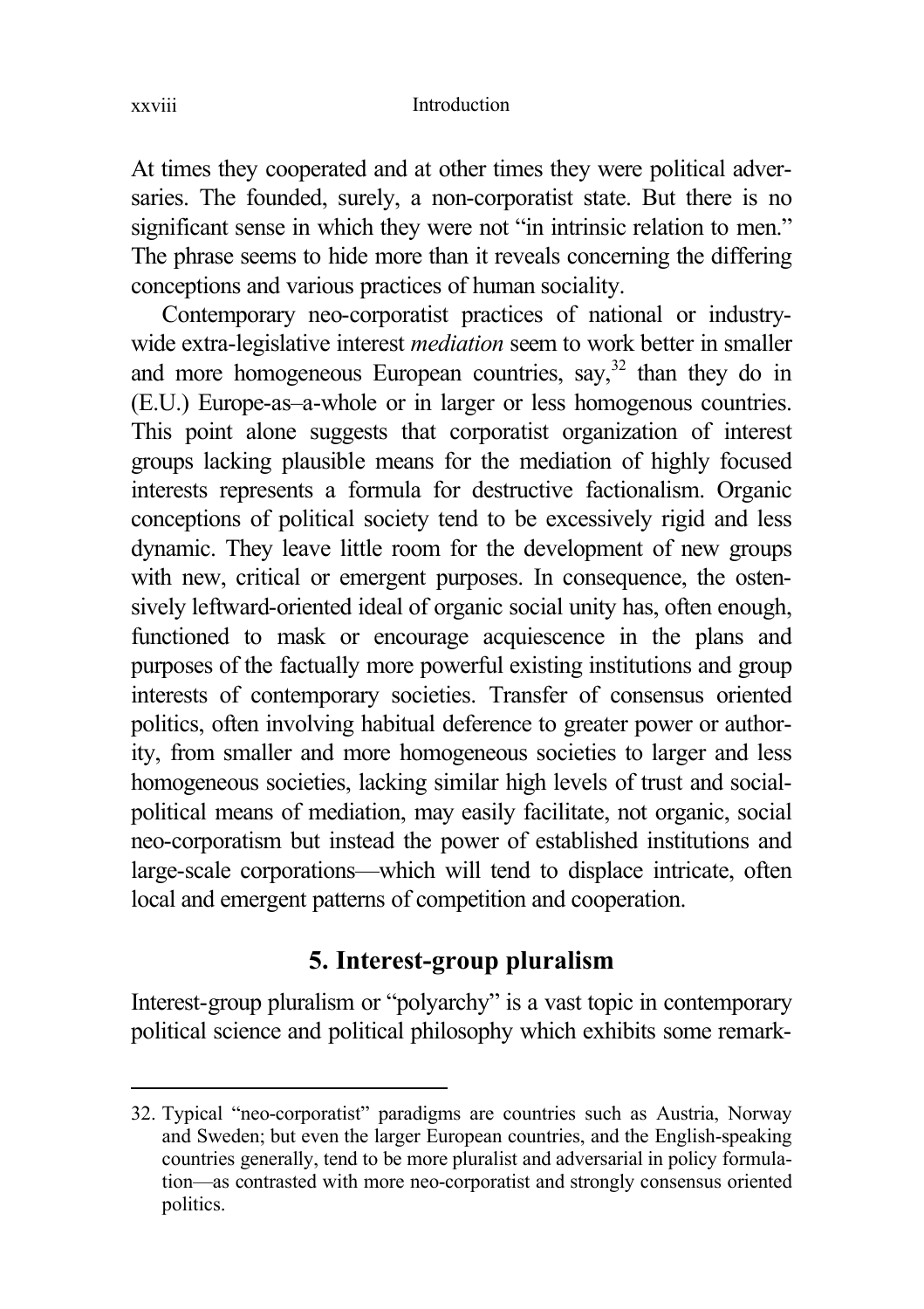able tension between the empirical and normative features of our conception of democratic government. Theorists have aimed for an empirically adequate account of democratic politics well supported by evidence and empirical studies; and it is difficult to ignore the fact that the best supported accounts of the actual workings of various political systems fall short of the objectives set by our democratic ideals.<sup>33</sup>

Interest groups are a natural product of the actual interests and conflicts of interests which exist in any human society. The interests which unite a group may be narrow and specific, say, one group may aim to beautify and maintain a local public park, and another aims to promote a branch of manufacturing; interest groups are sometimes very large and broad-based, such as the AFL-CIO a federation of labor unions. They can be narrowly focused on advancing the interests of group members, or, on the other hand, they may be devoted to the common good, say, good government, public integrity and rooting out corruption. It is standard practice to distinguish interests groups from various *unorganized* interests which exist in a society.<sup>34</sup> Interest-group pluralism, then, is the theory and thesis that in liberal democracy, political power *is*, and normatively restated, it *ought to be* dispersed among a variety of economic and ideological interest groups and not held by a single elite or group of elites.<sup>35</sup> Robert Dahl's conception of "polyarchy" is not a matter of pure majority rule, nor rule by a standing minority (as in oligarchy), but instead an evolving, competitive and pluralistic system of changing "minorit*ies* rule."<sup>36</sup> A possible defect often suggested is that coalitions of interest-groups may amount to destructive factions trading favors. It is interesting in this connection

<sup>33.</sup> Cf. Robert A. Dahl 1984, "Polyarchy, Pluralism and Scale," p. 228. Dahl distinguishes democracy as an ideal, "an end perhaps never achieved," and "polyarchy," as a matter of "distinguishing features of the actual political systems commonly called 'democratic' or 'democracies' in the modern world."

<sup>34.</sup> "Interest group": A group or organization with particular aims and ideas that tries to influence the government" (*Cambridge Dictionary*).

<sup>35.</sup> Cf. "Pluralism" in *The Encyclopedia Britannica* (2002).

<sup>36.</sup> Robert A. Dahl 2006, *A Preface to Democratic Theory*, p. 132.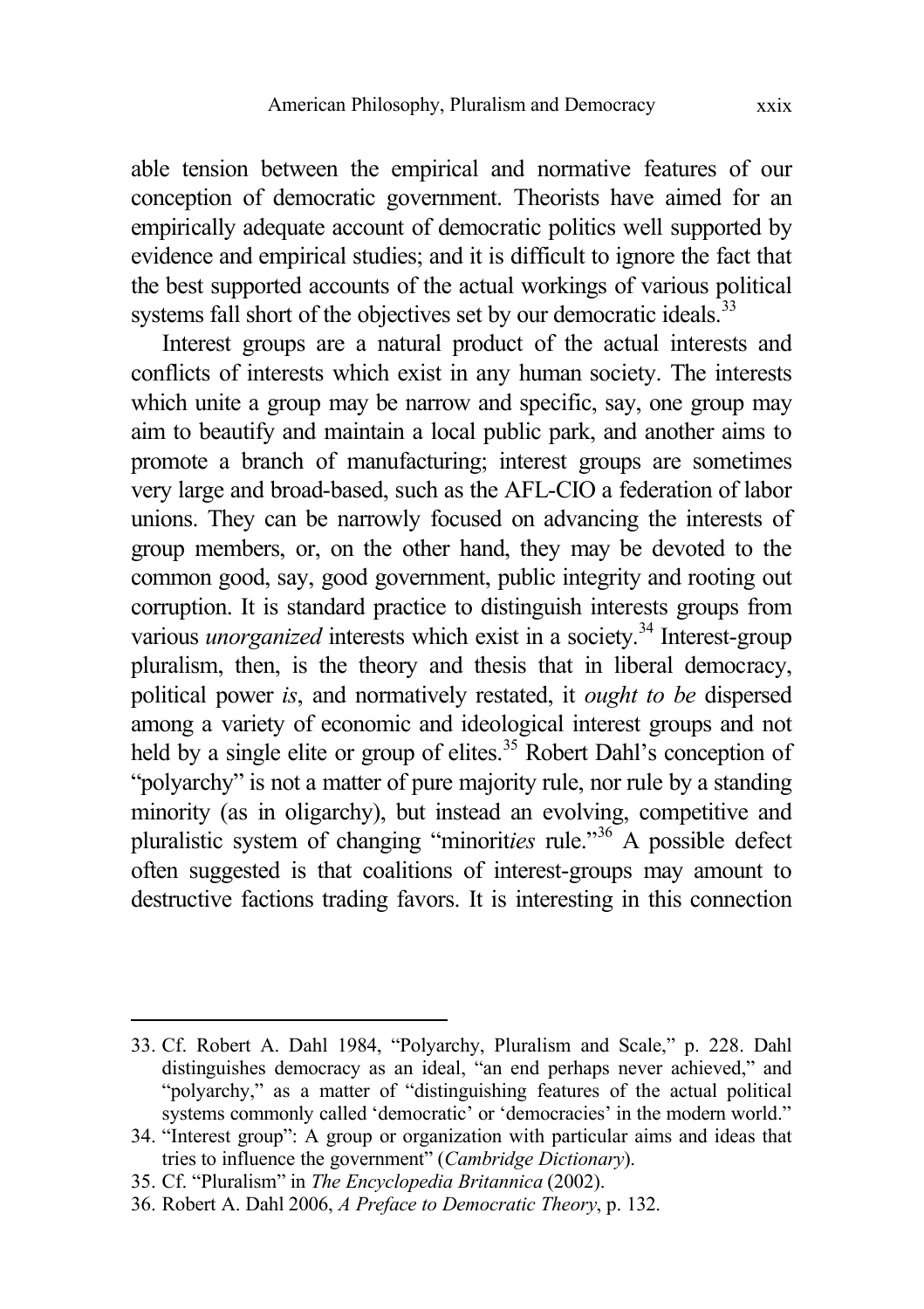that in a 2006 book, Dahl maintained a studied agnosticism concerning the growth of political inequalities in the  $\text{U.S.}^{37}$ 

The ideal of democratic legitimacy is reflected in the thesis e.g., that "the just powers of government" derive from "the consent of the governed," to use the Jeffersonian formula from the Declaration of Independence. Again, President Lincoln advocated "government of the people by the people and for the people." This is the democratic ideal, yet it is often less than clear that policy arising from interest-group pluralism, as empirically ascertained, actually reflects broad public consent or government *by* the people—as contrasted with an equilibrium of more sharply focused, well organized or well financed special or vested interests. We doubt on occasion that the major groups actively engaged in interest-group politics have any pronounced and developed concern for the common good; and the trading of favors among interest groups often seems to be a kind of well-oiled automaton, grinding out legislative and policy results with little relation to the views of the citizens or the public good. It belongs to Francis Fukuyama's conception of the *decay* of the American political system, e.g., that it "gives excessive representation to the views of interest groups and activist organizations that collectively do not add up to a sovereign American people."<sup>38</sup>

However harsh Fukuyama's judgment may appear, it is mild in comparison to that of some other contemporary political scientists. Princeton University's Sheldon S. Wolin, e.g., in his 2008 book, *Democracy Incorporated*, holds up the specter of "managed democracy" and "inverted totalitarianism." While classical totalitarian systems attempted mass mobilization of the people, Wolin's inverted totalitarianism depends on public passivity, indifference to politics and *private* media as the disseminator of propaganda.<sup>39</sup> (Often, the phrase "corporate media" is employed in similar contexts.) Though "inverted totalitarianism" insists on its democratic goals and credentials, its

<sup>37.</sup> Robert A. Dahl 2006, *On Political Equality*, p. 78: "Achieving truly wellgrounded judgments about the future of political equality in the United States probably exceeds our capacities."

<sup>38.</sup> Fukuyama 2014, *Political Order and Political Decay*, p. 503.

<sup>39.</sup> Sheldon S. Wolin 2008, *Democracy Incorporated*, p. 44.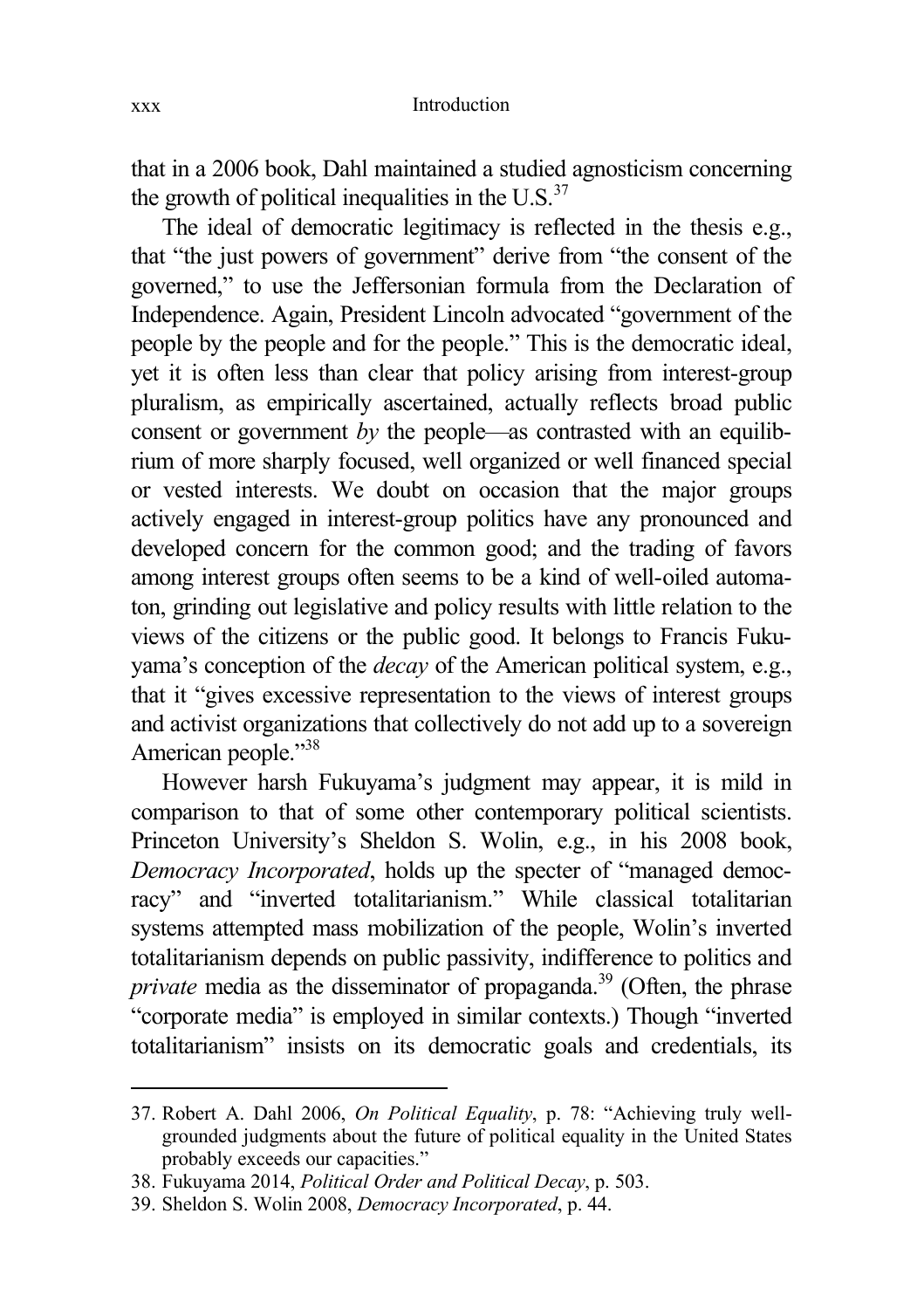actual priorities are placed heavily on economic growth and expansion. Look for no domineering, charismatic leader, however, since inverted totalitarianism is based on accidental confluence of events and interests.<sup>40</sup> It is committed to the modern corporation; and in "managed democracy," Wolin foresees government run increasingly top-down, by elite managerial experts who are creations, not architects of the system, a rejection of the ideal of disinterested public service, and a merger between capitalism and democracy. This prospective dystopia is the triumph of the idea that political societies can be organized by economics considerations alone—a pending domination of extreme neo-liberalism<sup>41</sup>

Wolin's ideas may suggest to some an imaginary America or even imaginative, political-science fiction. Readers may doubt that Wolin is justified in his usage of "totalitarianism," in his phrase "inverted totalitarianism," but his book functions, in scholarly fashion, as an often stirring and dismal warning.

Following the literature in contemporary political science, liberal pluralist democracy has been subject to decay in the U.S. because of the inclination of Congress to place vast regulatory and administrative discretion in the hands of the executive and the agencies of administrative bureaucracy in particular. This amounts to a delegation of legislative power. Congress passes into law various complex and vague provisions which require the agencies charged with execution of the law to engage in discretionary rule-making in order that the law can be sensibly applied. But at this point, the institutions and elements of the public most directly affected by the law become involved with the executive agencies in the formulation of the relevant rules. According to an important line of criticism, this facilitates the capture of policy decisions by the very elements of society which the law is designed to regulate.

One version of this thesis arose in a book, originally published in 1969 by political scientist Theodore J. Lowi.<sup>42</sup> As an empirically based account of the actual distribution of power in American society,

<sup>40.</sup> *Ibid*.

<sup>41.</sup> Cf. Andreas Hess 2008, "Book of the Week: *Democracy Incorporated*."

<sup>42.</sup> Theodore J. Lowi 1969, *The End of Liberalism*.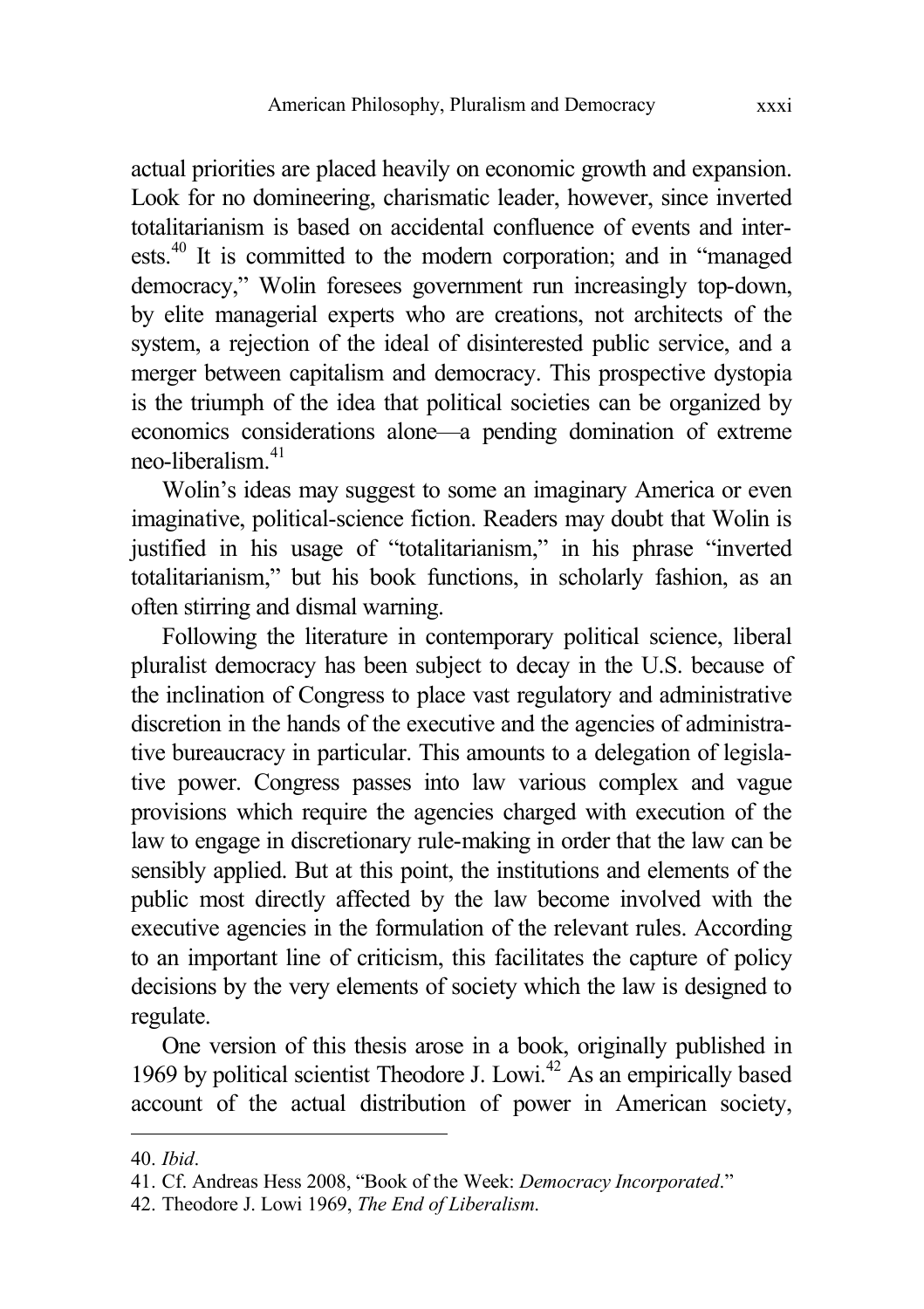Lowi's view is often called "elite pluralism," and part of the idea is that different interest groups or combinations of interest groups are more influential regarding various particular areas of policy. The point may be regarded as a criticism of the more optimistic version of interest-group pluralism associated with the work of Robert A. Dahl and others. Lowi up-dated and restated his view in a later article: "… liberalism was undoing itself, not because its policy goals would alienate the American people," he argues, "but because its failure to appreciate that the constitutional and political limitations inherent in broad delegation would interfere with their attainment...  $\cdot^{43}$  Lowi is a critic of legislative delegation of power to the bureaucracy:

… every delegation of discretion away from electorally responsible levels of government to professional career administrative agencies is a calculated risk because politics will always flow to the point of discretion; the demand for representation would take place at the point of discretion; and the constitutional forms designed to balance one set of interest against another would not be present at the point of discretion for that purpose.<sup>44</sup>

Interest groups that actually or potentially exercising significant influence over public policy come in various forms, shapes and sizes and have various amounts of actual or potential power. But generally, according to contemporary interest-group pluralism, individuals form interest groups; and on the basis of empirical studies, the summary conclusion is drawn that these groups are important actors in "real existing" democratic politics. On this basis, the further, normative, judgment is sponsored that politically active groups *should* attempt to influence the formulation of governmental policy to favor of their own particular interests. Compare the conclusion offered by Francis Fukuyama:

Pluralist theory holds that the aggregation of all these groups contending with one another constitutes a democratic public interest. But one could argue instead that due to their intrinsic overrepre-

<sup>43.</sup> Theodore J. Lowi 1986, "Two Roads to Serfdom: Liberalism, Conservatism and Administrative Power," p. 297.

<sup>44.</sup> *Ibid*., pp. 297-298.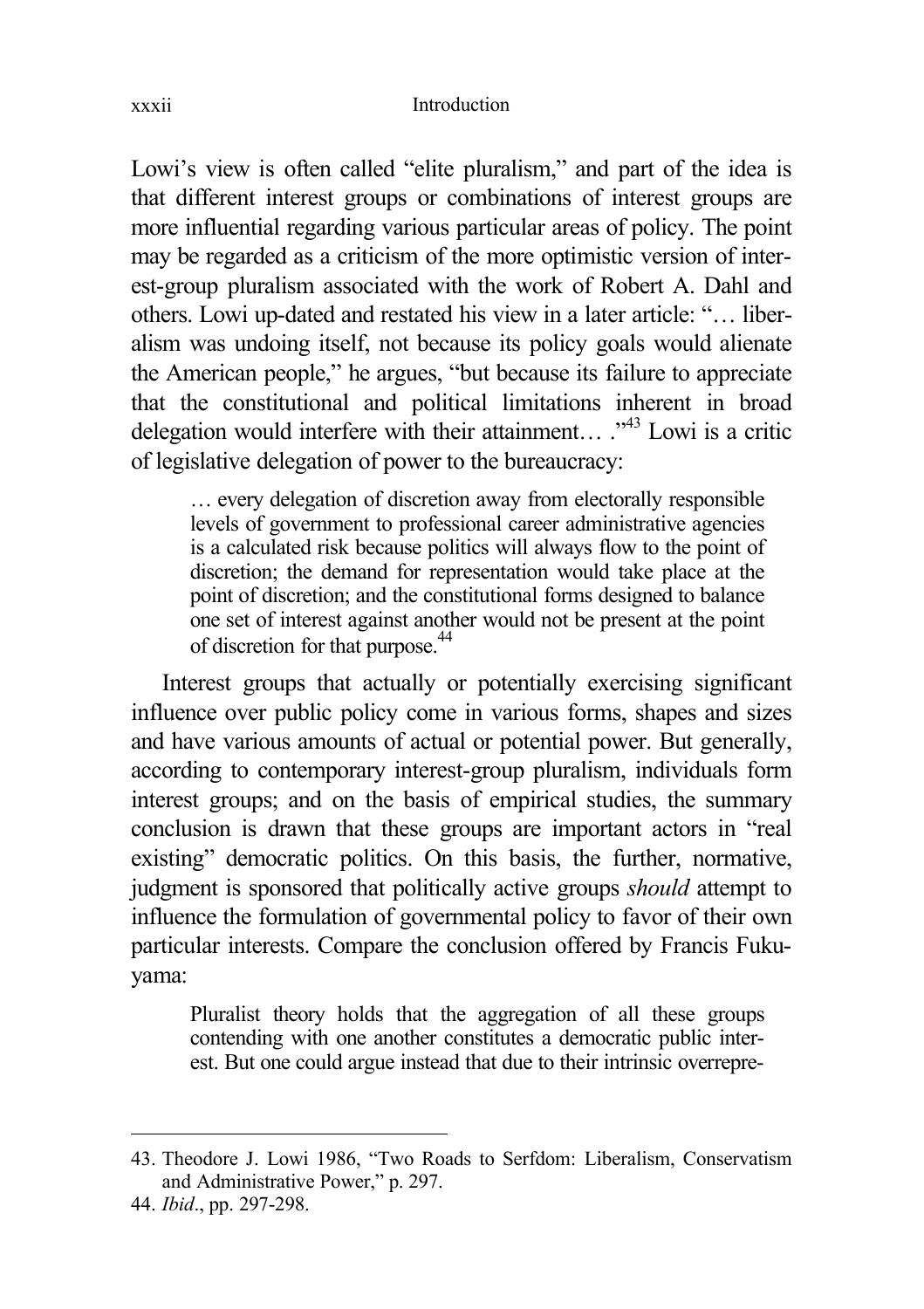sentation of narrow interests, they undermine the possibility of representative democracy expressing a true public interest.<sup>45</sup>

This sets a more philosophical problem: Does excessive emphasis on the particularities of our interests (especially economic interests, though perhaps wedded to ethnic solidarities) and the particularities of focused interest-groups, tend to encourage excesses of power politics and submerge fuller expression of democratic ideals? Does interestgroup pluralism or "polyarchy,"<sup>46</sup> sufficiently provide for "government *by* the people," the consent of the governed, and the elucidation and expression of fuller, more adequate conceptions of the common good? What is the conceptual or social-political alternative to interest-group pluralism?

The recent evidence favors the empirical theses of "biased pluralism" and "economic elite domination." As Gilens and Page put the matter in their influential 2014 paper: "... economic elites and organized groups representing business interests have substantial independent impacts on U.S. government policy, while average citizens and mass-based interest groups have little or no independent influence."<sup>47</sup> This does not imply that ordinary citizens never see their policy preferences realized; on the contrary, they often do, "but only because those policies happen also to be preferred by the economically-elite citizens who wield the actual influence."<sup>48</sup>

The papers in the present volume explore an alternative conception of American pluralism, rooted in the writings of William James and selected contributors to the domestic pragmatist and pluralist traditions. Jamesian and cultural pluralism represent a more philosophical alternative to the conception of pluralism in the theories of political science. What is particularly striking is the contrasting emphases on

<sup>45.</sup> Fukuyama 2014, *Political Order and Political Decay*, p. 484; cf. pp. 477-487.

<sup>46.</sup> See, e.g., Dahl 2006, *A Preface to Democratic Theory*, p. 84, which provides a sketch of democratic procedures required of a factually "polyarchical" society or organization.

<sup>47.</sup> Martin Gilens and Benjamin I. Page 2014, "Testing Theories of American Politics: Elites, Interest Groups, and Average Citizens," p. 564.

<sup>48.</sup> *Ibid*., p. 576.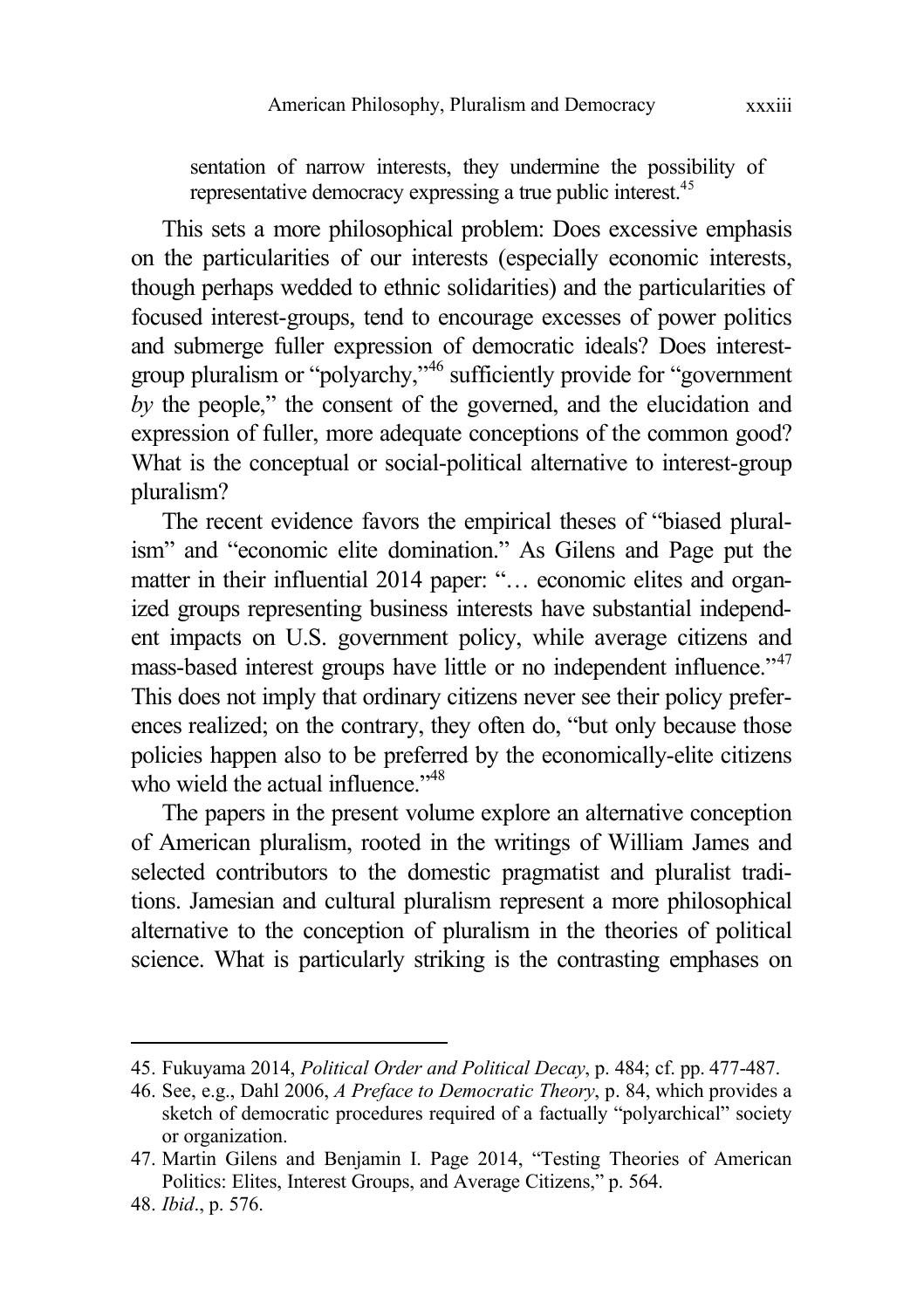#### xxxiv Introduction

"culture" vs. "interests."<sup>49</sup> The opening paper on "Emerson as Educator," below, shows elements of the philosophical and moral state of American thought before the advent of pragmatism—and before the Gilded Age erosion of the pre-existing mores. Moral constraint and self-restraint were more in evidence—paradigmatically, in the nineteenth-century, moral opposition to slavery. From the present perspective, the crucial difference is a matter of cultural, ethical or religious self-restraint.<sup>50</sup> Overall, the argument of the present book is that, in contrast with conceiving American society in terms of a collection of intensely competitive, ethnic and political interest-groups, we need to come to see the same society in terms of its contributing cultures of moral self-restraint. The danger in the normative, interest-group conception of democratic pluralism is that it will, under stress, degenerate first in the direction of more restricted polyarchy and self-interested "regulatory capture"—eventuating in plutocracy and oligarchy. Our concern with economic and political equality is best carried forward by the broadest, undivided middle class; yet, politically, the middle class presently appears divided and vanquished; co-opted and divided by race and ethnicity or threatened with deep economic insecurities.

# **6. Decay and rebirth of democratic pluralism**

The effect of continued, unrelenting globalization on domestic interestgroup politics has been to intensify competition for influence on policy and politics. It is a development tending from public virtue and constitutional constraint toward growing emphasis on unprincipled expediency; away from democratic accountability in the direction of internally competing and divisive forms of corporatist domination. Various advocates of classical liberalism, big-government ("modern") liberalism, neo-liberalism and the advocates of the welfare-state or social democracy can all be found favoring large-scale finance, cheap credit,

<sup>49.</sup> Cf. Fukuyama 1995, *Trust: The Social Virtues and the Creation of Prosperity*, especially the final chapter on "The Spiritualization of Economic Life," pp. 355ff.

<sup>50.</sup> See my "Pragmatic Pluralism and American Democracy," below, pp. 47-74.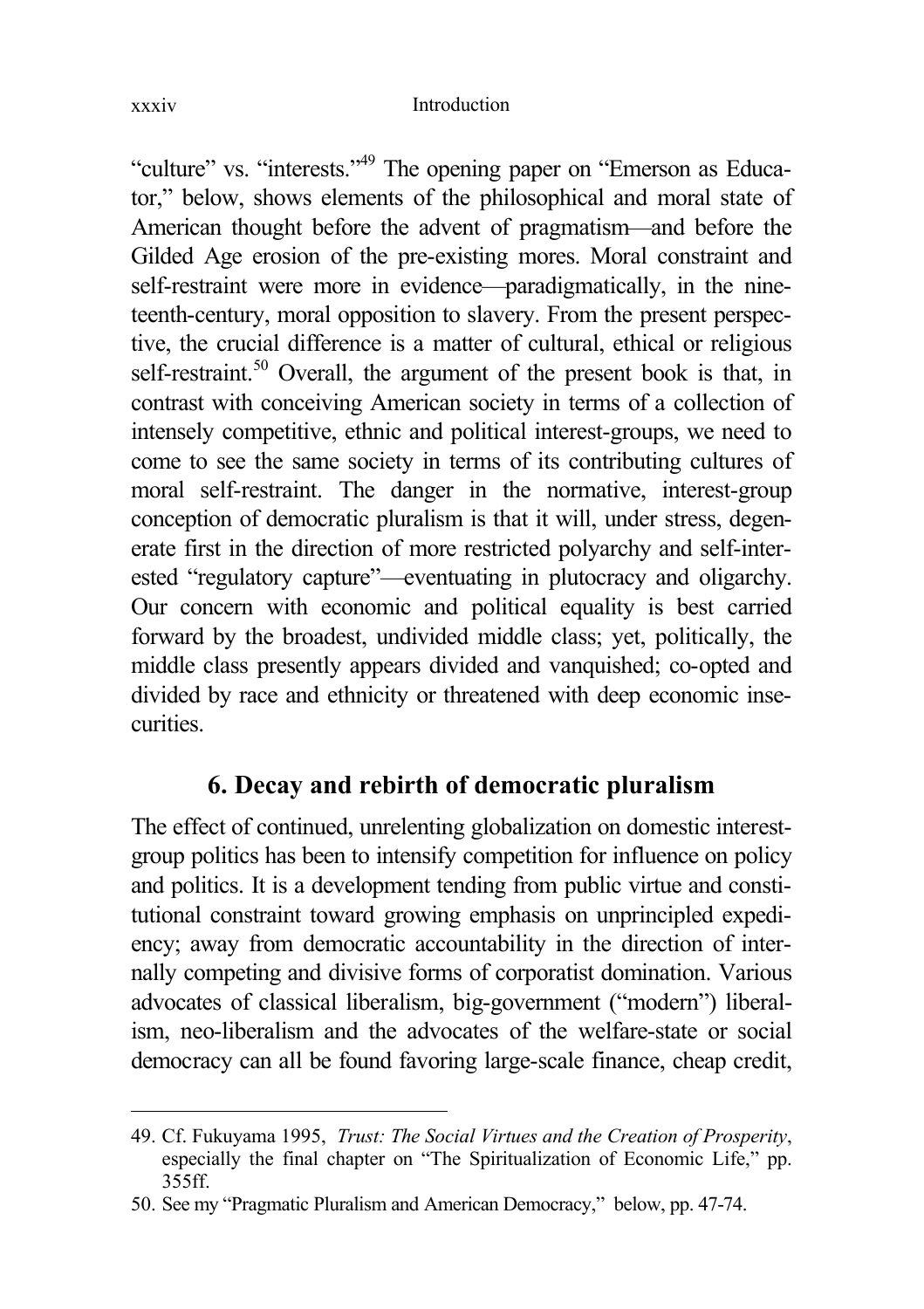corporate interests, conformity to administrative-institutional fiat, and expansions of international commerce and globalization. It appears that our politicians have been riding the roller coaster of globalization and technical development at the expense of the public interest in reasonable restraint.

Its is difficult to see, in that context, how to get much traction on existing problems out of the doctrinal differences in these schools or directions of political and economic thought. Governments of every sort in the Western world and beyond have sponsored or supported big finance, international corporate and commercial interests and globalization as a matter of policy designed to promote international financial and commercial expansion. Other competing interest, such a domestic manufacturing and the viability of a broad middle-class have too often been ignored and the critics of the excesses of globalization marginalized; and this in spite of all negative consequences. The chief myth of neo-liberalism has been that the very pace of technological development and globalization have rendered them immune to criticism, resistance or regulation; and many a politician has ridden this particular grand narrative and bandwagon to great effect.

In an important sense, however, anyone who holds to the freedom of speech and religion and other elements of the Bill of Rights (or the equivalents in other countries) thereby believes in *limited* government. There are certain things which government or the state is *forbidden* to do. The point is fundamental in the rule of law; and we properly expect that the law should be crafted and executed impartially and serve the public good. For any committed democrat, the concept of limited government, the requirement of its lawful self-constraint, is never antiquated. The genuine need to regulate or control the adverse workings of various private interests, e.g., can never justify *unlimited* power of the state. Skepticism on growing executive powers, and unilateral executive war-powers in particular is certainly warranted in a period of nearly continuous wars.

If we consider the fourth amendment to the U.S. constitution in particular, which prohibits "unreasonable search and seizure," in light of the lack of confidentiality on the internet, our flourishing national security state and the decades-long war on drugs, there are good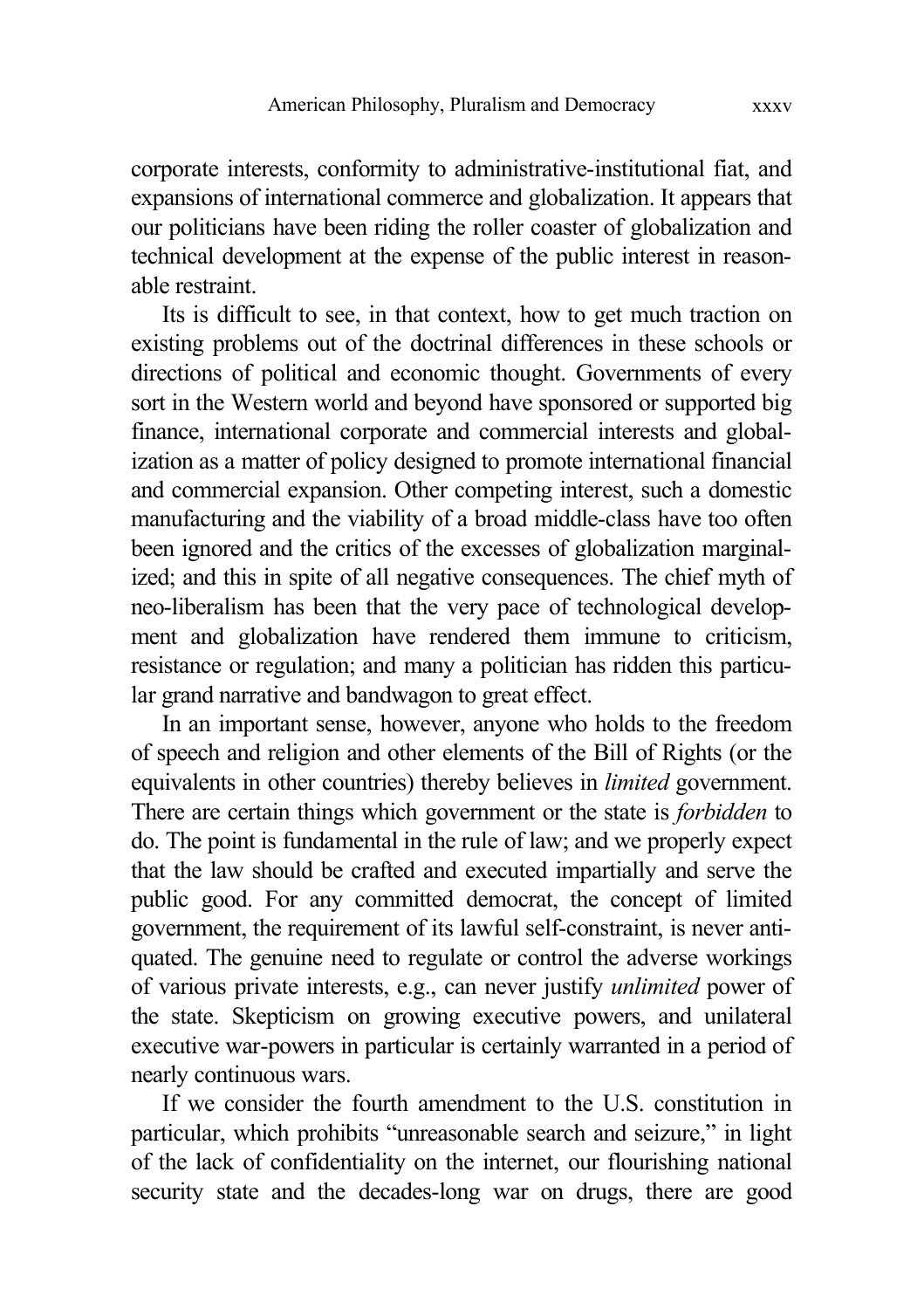grounds for holding that the Bill of Rights has been eroded. "Reasonable search" traditionally involves specific grounds or "probable cause" and a specific warrant issued by a judge in open court. These are important limitations. Yet the tendency has been to undermine the established and traditional interpretations and practices in the interest of national security, an interminable war on terrorism, the war on drugs and expediencies of law enforcement. The enrichment of agencies of law enforcement by seizures of property under the contemporary practices of civil forfeiture involves clear abuse of power.<sup>51</sup>

These and other considerations strongly suggest needed attention to the concept of freedom as "non-domination"<sup>52</sup>—as contrasted with the traditional liberal conception of freedom as non-interference. Freedom, it has been argued, is a legal condition of persons and not primarily a quality of individual acts. If we think of freedom as simply a matter of a higher authority or power *not interfering* or interdicting what one sets out to do, modeled on a benevolent or tolerant master, then this allows that each person is still *subject* to the decisions of some authority or power; and that implies a subject status. It may invite discriminatory restrictions and the sacrifice of public virtue to ruthless expediency. Each person is subject to the discretionary judgment and jurisdiction of institutional authority. Especially where this is a matter not governed by law, then the person is subject to the arbitrary will of another, and that is the definition of domination—the opposite of liberty.

Forms of domination have long had their advocates, and the Hegelian social-political model of the "dialectic of master and slave" is

<sup>51.</sup> See e.g., Michael Van den Berg 2015, "Proposing a Transactional Approach to Civil Forfeiture Reform," pp. 868-869: "Civil forfeiture is a truly extraordinary legal doctrine—so much so that those who find themselves subject to a forfeiture proceeding frequently express disbelief that such an action could exist in the United States. The Kafkaesque civil forfeiture system is ancient, labyrinthine, and impermeable to the uninitiated. Despite its esoteric nature, federal state and local authorities utilize this legal doctrine. While the practice once had reputable roots, it has become a tool with enormous potential for abuse."

<sup>52.</sup> Cf. e.g., Philip Pettit 2012, *On the People's Terms* and Pettit 2014, *Just Freedom*, for a recent account of the concept of freedom in the contemporary revival of republicanism. See also the essays in Cécile Laborde and John Maynor eds. 2008, *Republicanism and Political Theory*.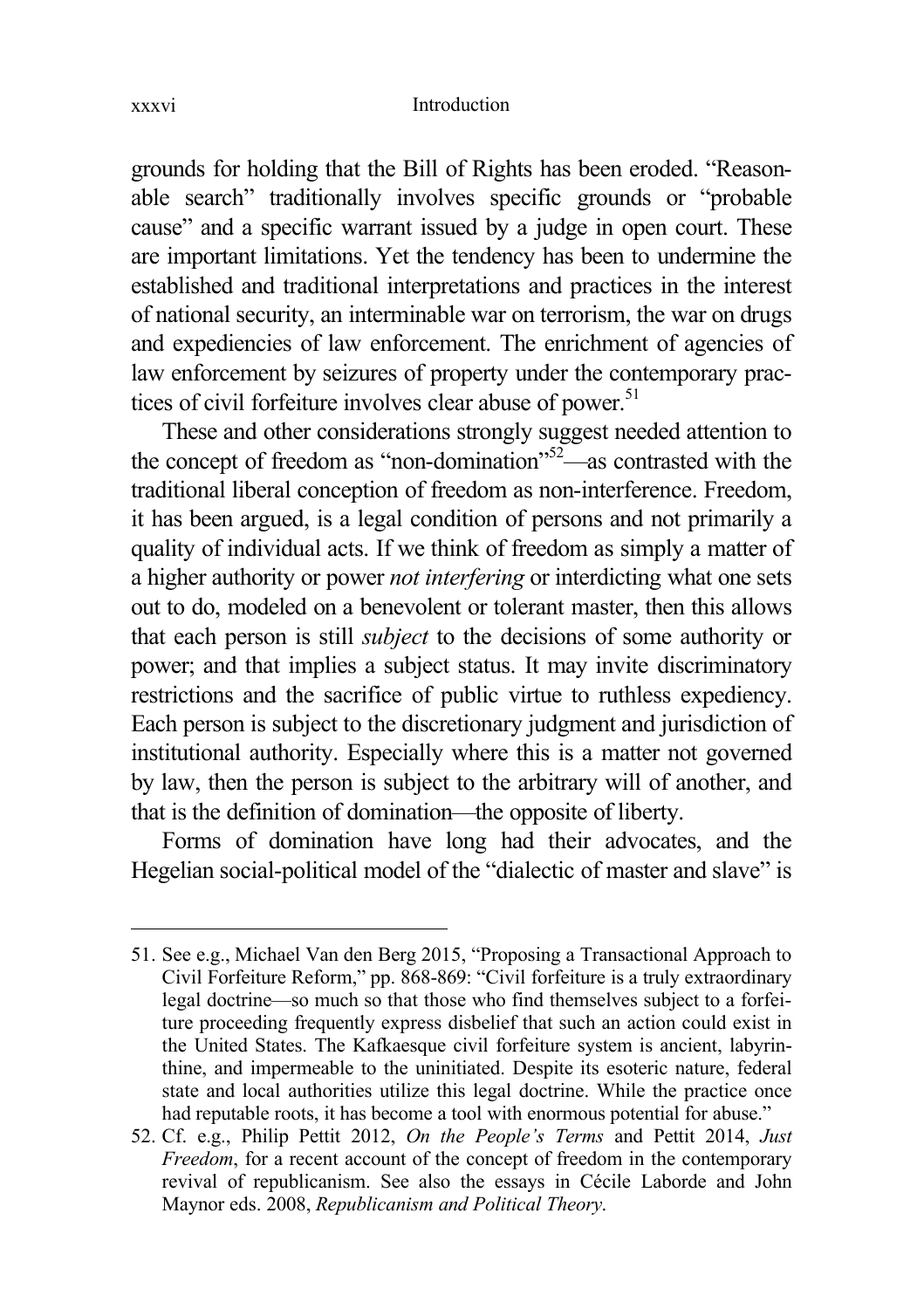perhaps only the most outlandish and odious example.<sup>53</sup> On a grander scale, one might also consider the rejected plan of Alexander Hamilton to cast the young American republic on the model of commercialmilitary empire. The rejection of this concept is marked by James Madison's turn away from Alexander Hamilton, the Federalists and military-commercial empire toward Jefferson and republicanism in the 1790's.<sup>54</sup> "Hamilton's banking proposals" came to "look unpalatably like a return to parliamentary monarchy...;" and "Hamilton's stress on empire and military power may well have been an additional cause of Madison's opposition."<sup>55</sup>

It is reasonably to interpret moral and epistemic relativism as the distinctive forms which impositions on freedom of thought and action have taken in recent American experience—and especially in academic life. We have too often, willingly or unwillingly, become the bondsmen of the institutionalized advocates of relativism who function on the basis of administrative or quasi-corporatist prerogative and extralegal back-channel and self-interested expediency. Converting the relativists' abstract exaggeration of tolerance and forbearance into an obligation to neglect judgment and evaluation of overbearing cultural and individual ambitions, the institutionalized forms welcome broad indifference to varieties of *intolerance* (as long as they practice mutual and reciprocal trading of favors), and exclude broad liberal criticism and alternative conceptions of the just relationships of groups and individuals in the university and in society. Just as "excessive representation of the views of interest groups and activist organizations" *do not* "add up to a sovereign American people"<sup>56</sup> (and may in fact add up to elite policy capture), in a quite similar way, excessive emphasis on the politicized perspectives of *relativizing*, ethnic interest-groups too often

<sup>53.</sup> See the brief discussion of this theme p. 236, below.

<sup>54.</sup> Cf. Lance Banning 1995, *The Sacred Fire of Liberty*, p. 297; Gordon Wood 2009, *Empire of Liberty*, pp. 148-149.

<sup>55.</sup> Cf. J.G.A Pocock 1975/2016, *The Machiavellian Moment*, p. 530-531.

<sup>56.</sup> See the quotation from Fukuyama, above, p. xxviii.